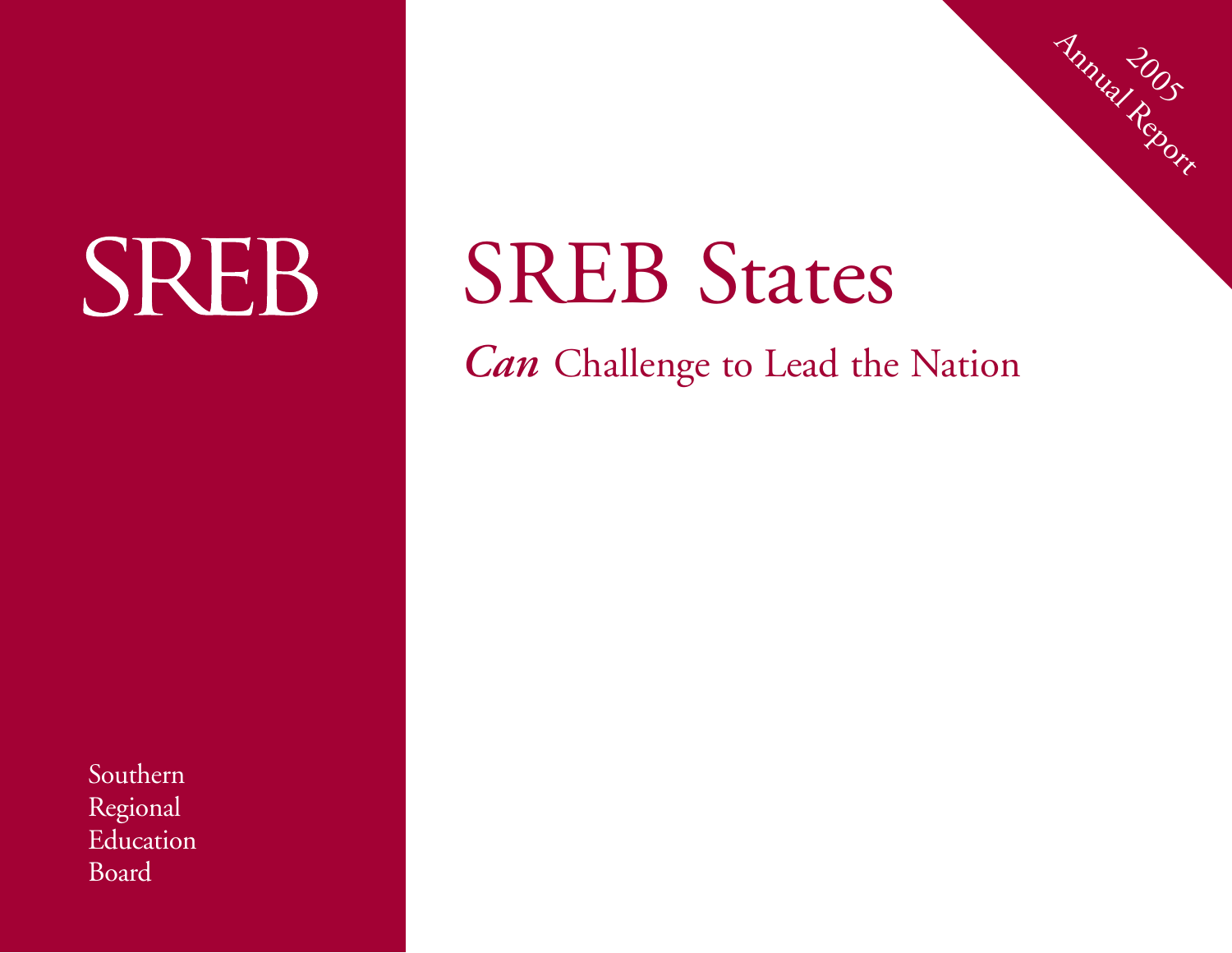# **GOALS**

**The** *Challenge to Lead* **Goals for Education are supported by the entire SREB staff.**

The Southern Regional Education Board was the first education organization in the nation to stress that states not only should set goals for education but also should measure progress toward those goals and monitor trends.

Now, the SREB *Challenge to Lead* Goals for Education in the 21st century make a dramatic assertion: *"SREB states can lead the nation in educational progress."*

That bold statement and the accompanying goals are a set of challenges to every state. Students at every level need to be ready for learning — ready to learn in first grade, ready for the middle grades and high school, and ready for college and the workplace. Achievement gaps need to be closed. Schools and colleges need to be ready for students. States need to provide leadership through one system of quality schools and colleges and universities for all the South's citizens.

In support of these goals, SREB staff have traveled to member states for state-customized *Challenge to Lead* presentations. Customized reports have been published for every SREB state, and reports are available on the SREB Web site in a variety of formats. SREB will continue to report on each state's progress toward these goals. There will be comprehensive reports on each goal every two years, updated reports on each SREB state and numerous short reports on various indicators. (See the Educational Policies section of this report for more details and publications.)

# *Challenge to Lead* **Goals for Education**

- 1. All children are ready for the first grade.
- 2. Achievement in the early grades for all groups of students exceeds national averages and performance gaps are closed.
- 3. Achievement in the middle grades for all groups of students exceeds national averages and performance gaps are closed.
- 4. All young adults have a high school diploma or, if not, pass the GED tests.
- 5. All recent high school graduates have solid academic preparation and are ready for postsecondary education and a career.
- 6. Adults who are not high school graduates participate in literacy and job-skills training and further education.
- 7. The percentage of adults who earn postsecondary degrees or technical certificates exceeds national averages.
- 8. Every school has higher student performance and meets state academic standards for all students each year.
- 9. Every school has leadership that results in improved student performance — and leadership begins with an effective school principal.
- 10. Every student is taught by qualified teachers.
- 11. The quality of colleges and universities is regularly assessed and funding is targeted to quality, efficiency and state needs.
- 12. The state places a high priority on an education *system* of schools, colleges and universities that is accountable.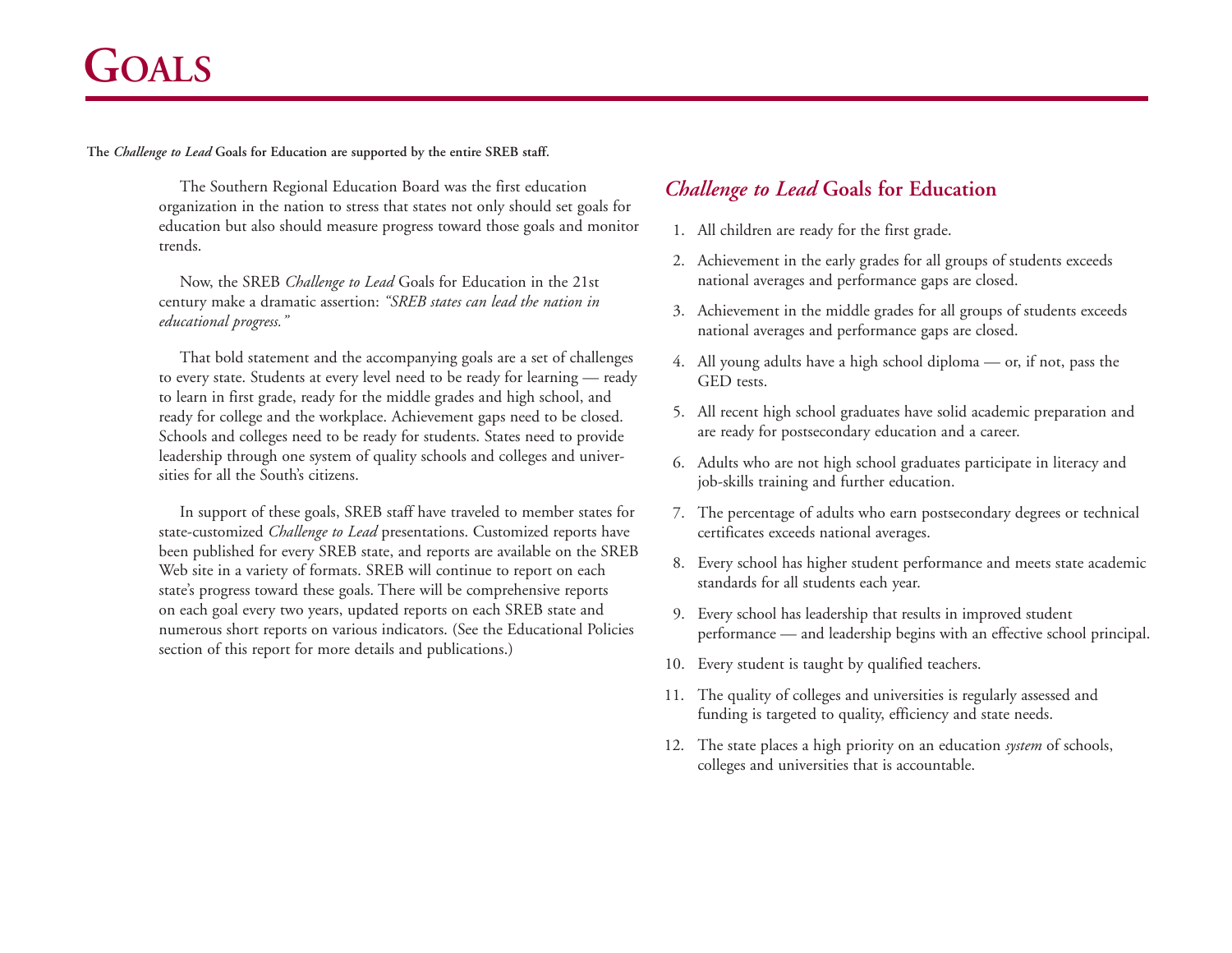The Southern Regional Education Board is America's first interstate compact for education. SREB was created to provide specific services to its 16 member states, to create ways to share resources, and to enable states to achieve together educational programs and improvements that would be impossible or financially impractical for a single state.

Among SREB's programs:

- The SREB-State Data Exchange (with more than 35 years of service to SREB states) and the *SREB Fact Book on Higher Education:* the longeststanding and most timely interstate higher education data reports in the nation.
- The Academic Common Market (with more than 30 years of service to SREB states). Students from SREB states enroll in specialized graduate and undergraduate programs offered by institutions in other SREB states. Students save by paying in-state tuition. States gain tuition revenues and can reduce duplication by sharing programs rather than creating new ones.
- *High Schools That Work,* America's largest school improvement network, now helping schools in more than half of the nation's states.
- The SREB Legislative Work Conference, the first annual forum for legislators on education issues facing states. In 2005, the chair of the Legislative Advisory Council (Representative Stephanie Ulbrich of Delaware) and the vice chair (Senator Roman Prezioso Jr. of West Virginia) gaveled to order the 54th Legislative Work Conference, which met in conjunction with the SREB annual Board meeting in June.
- Educational Technology Cooperative, the largest and most productive educational technology collaborative of state K-12 and postsecondary education agencies in the United States.
- SREB-State Doctoral Scholars Program. With its 250th graduate in 2005, it is a nationally recognized model to produce minority Ph.D.s and encourage them to seek faculty positions.
- The *Electronic Campus*, the nation's most comprehensive distancelearning marketplace, with more than 250 colleges and universities offering more than 10,000 courses and 450 degree programs online.

■ The SREB Council on Collegiate Education for Nursing, the nation's only regional council on collegiate nursing education, with 175 colleges and universities as members.

Created in 1948 by 16 states determined to improve education, the Southern Regional Education Board helps government and education leaders work cooperatively to advance education and, in doing so, to improve the social and economic life of the region. SREB works to pursue longer-term solutions that are more likely to produce lasting effects. SREB helps state leaders build visions for education in their states and shares its analyses of state actions with government and education leaders in order to help them prepare for issues that lie ahead.

SREB deals with education at all levels, from prekindergarten through colleges and universities. Top policy-makers in the region have set *Challenge to Lead* Goals for Education, which are monitored and reported on regularly by SREB. These Goals challenge schools and colleges and universities to pursue excellence. They also challenge state leaders to provide support and oversight.

SREB provides a wealth of information. It maintains an extensive database about education in all 16 SREB states. Staff members respond daily to requests from governors, legislators, educators and the news media. SREBsponsored meetings enable policy-makers and educators to share information within their states and across state lines. SREB publications range from the short and timely *Legislative Reports* to the biennial *SREB Fact Book on Higher Education,* which is updated regularly online.

SREB's 16 member states are Alabama, Arkansas, Delaware, Florida, Georgia, Kentucky, Louisiana, Maryland, Mississippi, North Carolina, Oklahoma, South Carolina, Tennessee, Texas, Virginia and West Virginia. SREB is governed by a Board that consists of the governor of each member state and four other individuals from the state, at least one of whom must be a state legislator and at least one an educator. All appointments are made by the governors for four-year, staggered terms.

SREB is supported by appropriations from its member states and by funds from foundations, businesses, and state and federal grants and contracts.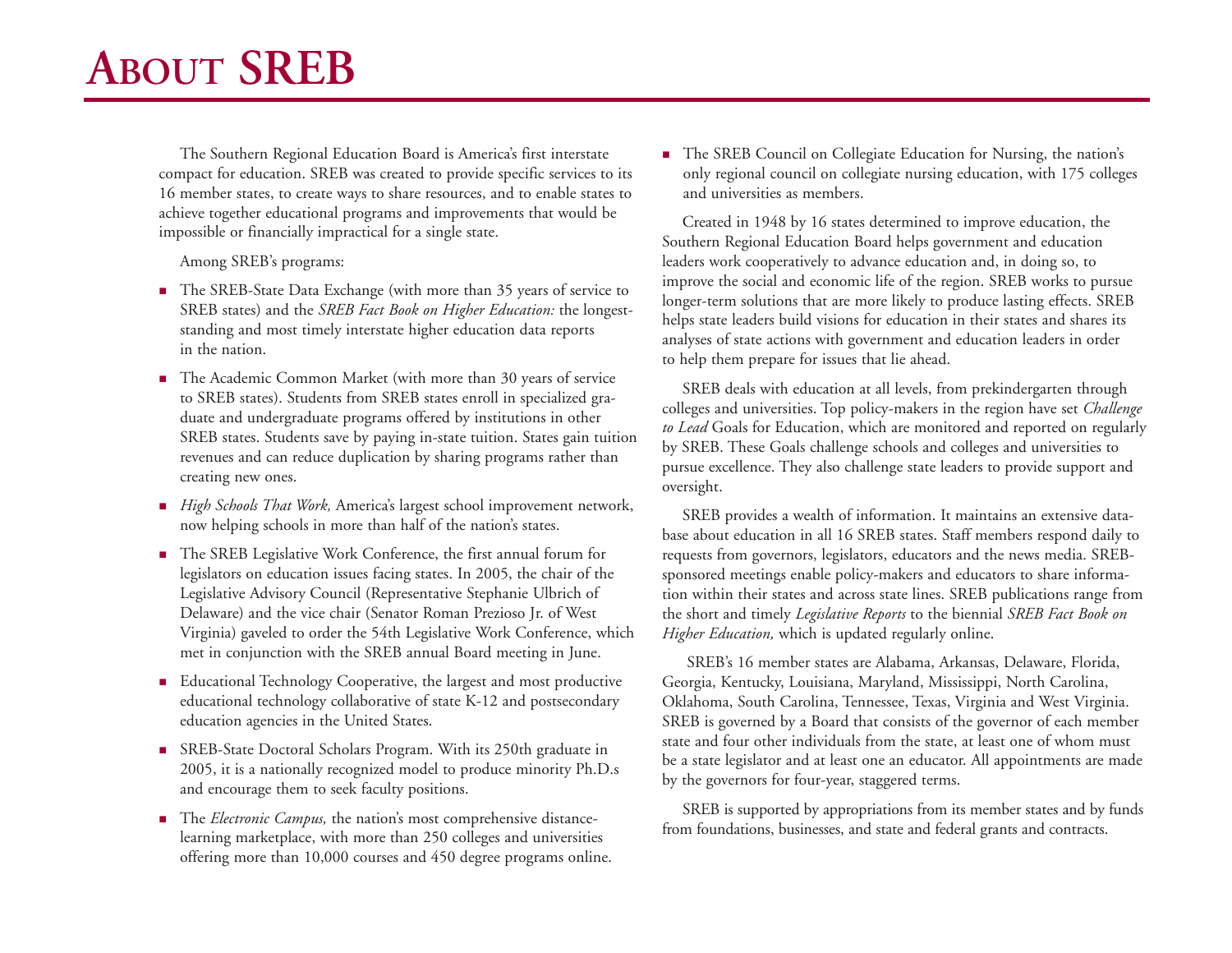# **MESSAGE FROM THE CHAIR**



# **GOVERNOR KATHLEEN BABINEAUX BLANCO**

*Southern Regional Education Board Chair Kathleen Babineaux Blanco was elected governor of Louisiana in 2003. A former high school teacher, she served two terms as Louisiana's lieutenant governor. She also has served the state as a legislator and as an elected member and chair of the Public Service Commission.*

This is the year of the teacher. At SREB, this also means that it is the year of the adult learner, for every teacher must be an adult learner.

I launched the SREB-State Teacher Center last fall. TheTeacherCenter (TheTeacherCenter.org) has online resources for both current and aspiring teachers. They can learn about each state's requirements (a big item with *No Child Left Behind)* and search SREB's *Electronic Campus* for the online courses they need. (The *Electronic Campus* has more than 10,000 credit courses and 450 degree programs, all taught online by accredited colleges and universities in SREB states.) We created a one-stop source of information and resources for teachers, administrators, counselors, librarians, teacher aides and others who are, or want to become, teachers.

SREB is also providing online help to another group of college-educated professionals: nurses. You've been reading about shortages of nurses. The big nursing problem you may not hear about — one that was uncovered by the SREB Council on Collegiate Education for Nursing is the shortage of people to teach the next generation of nurses in our states. The Council, the *Electronic Campus* and a consortium of five universities in the region created

a program of online courses for nursing professionals who want to become teachers of nursing. Other programs will follow, and eventually there will be a Nurses Center online — much like TheTeacherCenter. This outreach initiative for teachers of nurses is part of a major SREB effort to reach many more adults — including those who have not graduated from high school or attended college.

In my home state of Louisiana, I am working to raise teacher salaries, expand prekindergarten programs and reform high schools. SREB's assistance with the Louisiana Adult Learning Task Force, with a major grant from Lumina Foundation for Education, is helping us all do more for these younger and middle-aged adults.

As governor, I see the connection between educational improvement and economic development. Louisiana must improve its economy, education and training to allow us to do just that. To act on this reality requires many things, including upgrading the skills of our people, both those in (or headed for) school and those adults who thought they had left formal education years ago. You know that I am not alone in this. Governor after governor and state after state are facing the same problems.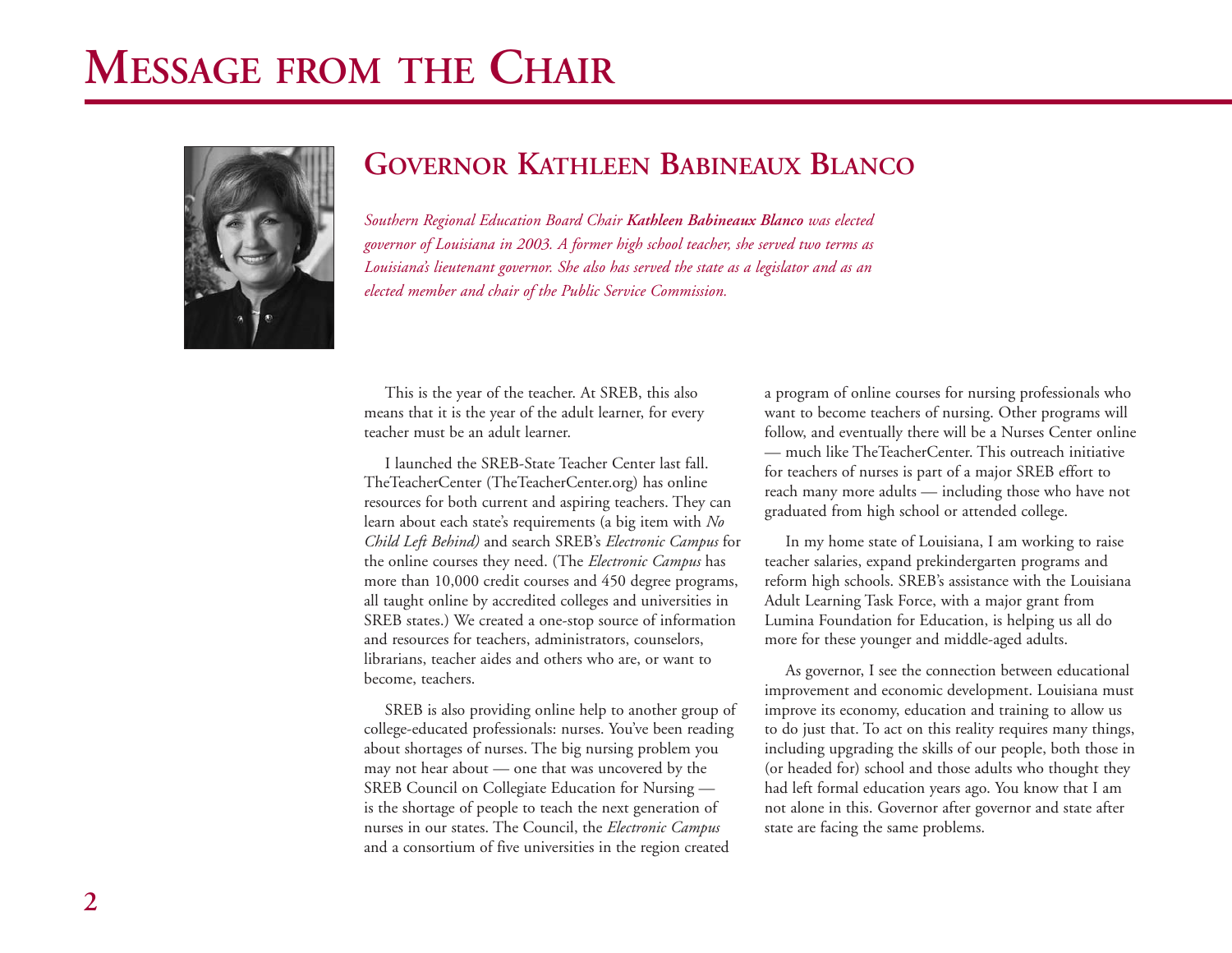This is where SREB is so valuable. When our Adult Learning Task Force needed help, SREB was there. In these tight budget times, it makes sense to share programs and costs, to borrow good ideas from our neighbors and to do together those things that we can't, or shouldn't, do alone.

And there are *many* things that SREB states now do together. We have included some of them in this report, and during this year we will create new ways to address problems and opportunities in 2006.

The SREB Educational Technology Cooperative and SREB's *Electronic Campus* are making our region number one in the nation in the use of educational technology in many areas. SREB's *High Schools That Work,* America's largest high school improvement effort, can point to more than a decade of research on successful initiatives now that the nation is turning its attention to our high school problems. Many SREB programs help our states multiply their resources while dividing costs, such as the Academic Common Market with a record "enrollment" of students — from every SREB state.

More than four decades ago, the first SREB goals commission challenged Southern leaders to "cast away forever the traditional double standard" that caused the South to set lower expectations. The South, SREB said then, must be "measured against the same criteria of excellence which are applied everywhere."

In 1988, SREB adopted tough goals that pointed the way to the national education goals. SREB's efforts aimed at "closing the gaps" are reflected in the aim of today's *No Child Left Behind* Act. SREB's new *Challenge to Lead* Goals do just that: They challenge us to move to the front and lead the nation in educational progress.

SREB's *Challenge to Lead* Goals for Education — extending from before grade school to after college — are demanding. But our states can reach them.

As my predecessors at SREB have said, education is the foundation for everything else we do, from economic development to health care. The problems may change, but we have the right goals and the right mission for our states.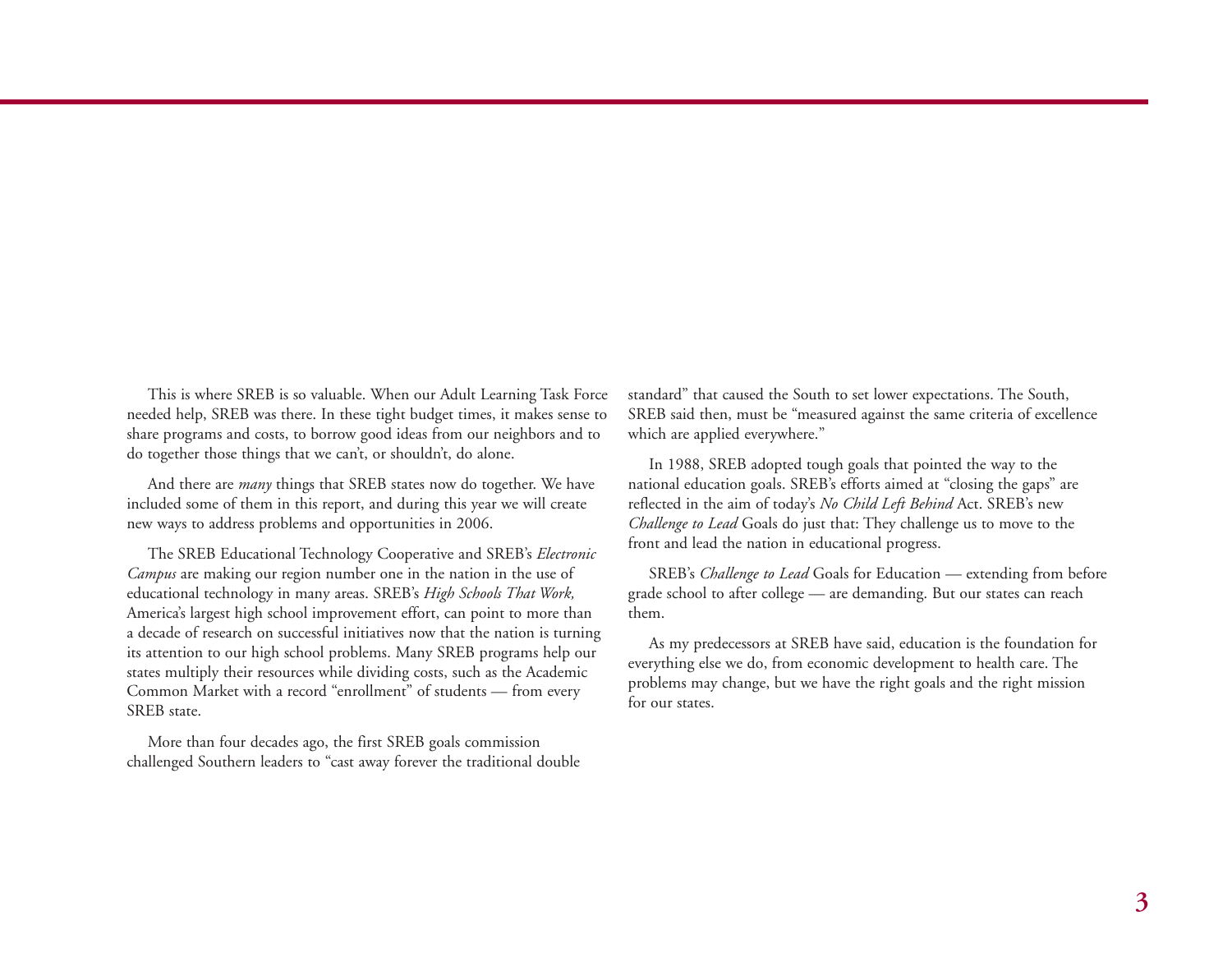# **MESSAGE FROM THE PRESIDENT**



# **MARK MUSICK**

*Mark Musick is president of the Southern Regional Education Board where he has served for nearly 30 years, including 16 years as president. He came to SREB from Virginia, where he served in the governor's office and with the Virginia Community College System and the State Council of Higher Education for Virginia. In July 2005, he completes his service as president of SREB.*

*Will we challenge the future? Will we challenge trends that forecast shortfalls in educational attainment and quality of education and therefore unacceptable standards of living?*

These were the first two sentences of my report to the Southern Regional Education Board in 1990 after my first year as President.

*Will we challenge the future? Will we challenge trends … that forecast shortfalls in educational attainment and quality of education and therefore unacceptable standards of living?*

These were also the words that began the final section of SREB's *Goals for Education,* proclaimed in 1988 in what became the "first shot heard around the country" on the need for specific goals for education.

There were other questions in my first report to the Board that are appropriate in this, my last report.

*Do we have the will? Do we have the staying power to put long-term actions up against deep-seated problems?*

These were questions asked then, but that first report was not all questions. By then we knew how state leaders were responding to SREB's *Goals for Education.* We already had a "yes" answer that states would set goals for education. They would set specific, measurable goals. They would set goals that were substantially beyond their grasp. They would set goals to tackle problems that had been around for years and had shown little sign of improvement.

We knew in 1990 that progress would not be consistent and dramatic; we knew that every year would not bring progress everywhere. I cautioned then "for every encouraging sign there may be an offsetting discouraging trend the dropout problem; the growing number of students from poor families who begin school behind and too often never catch up; and the financial support for education that seems to spurt and then sputter without building up real momentum." In 1990 we did not know that a recession lay just beyond the horizon. After it was over, we all agreed that it could have been worse, but it marked two years of a slowing in momentum for improvements in education.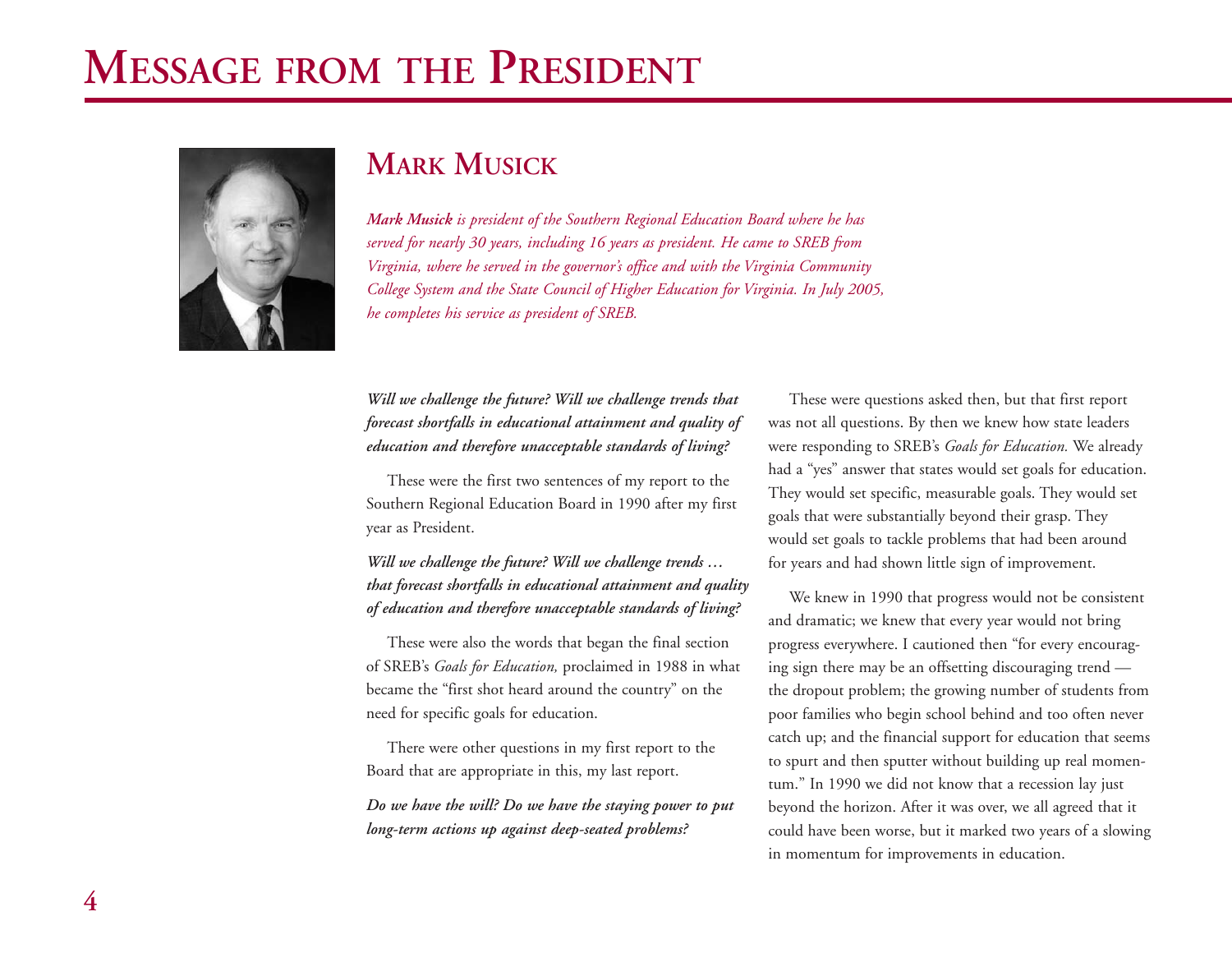Leading the staff in the decade of the 1990s in SREB's work on the goals and benchmarks was an honor and a privilege. It was also hard work for all involved. SREB provided to leaders of its member states an unprecedented amount of information focused on educational improvement and state-bystate reports on progress or the lack of progress in meeting educational goals. In the history of this country, there has never been such an intensive and continuous focus on improvement in education by a single group.

And at the end of the decade, SREB states did something that no other group of states in America could do. First we took a comprehensive look at the progress we had made toward those original Goals for Education. In a series of state-by-state reports on each of the 12 goals, we took stock and sought to present unvarnished facts.

Then in 2002 SREB again adopted 12 long-term education goals and did something so extraordinary that in my opinion it qualifies as perhaps the Board's most incredible action in more than 50 years. The Southern Regional Education Board answered with certainty the first question posed in my first report to the Board: **Will we challenge the future?** To that question, which echoed from me and from the last lines of the 1988 *Goals for Education,* came the answer: "SREB states can lead the nation in educational progress."

It is now the first sentence of today's *Challenge to Lead* Goals for Education — and a more forceful answer than could have been hoped for in 1990.

### *Do we have the will? Do we have the staying power to put long-term actions up against deep-seated problems?*

These questions may be as appropriate in 2020 as in 1990. When SREB states asserted that they can lead the nation in educational progress, they could not answer definitively the questions about "will" and "staying power," but there is no doubt about their intent. Pessimists or cynics may claim that since the same questions are appropriate in 1990, or 2005, or 2020, that this is a sign for despair. The guidance of one of the earliest leaders of the religion with which I am most familiar seems appropriate here. That leader, writing to a group of believers struggling with the problems of their day, implored them, "Brothers and sisters, do not grow weary in doing what is right."

Brothers and sisters in SREB states, do not grow weary. Challenge to lead the nation in educational progress.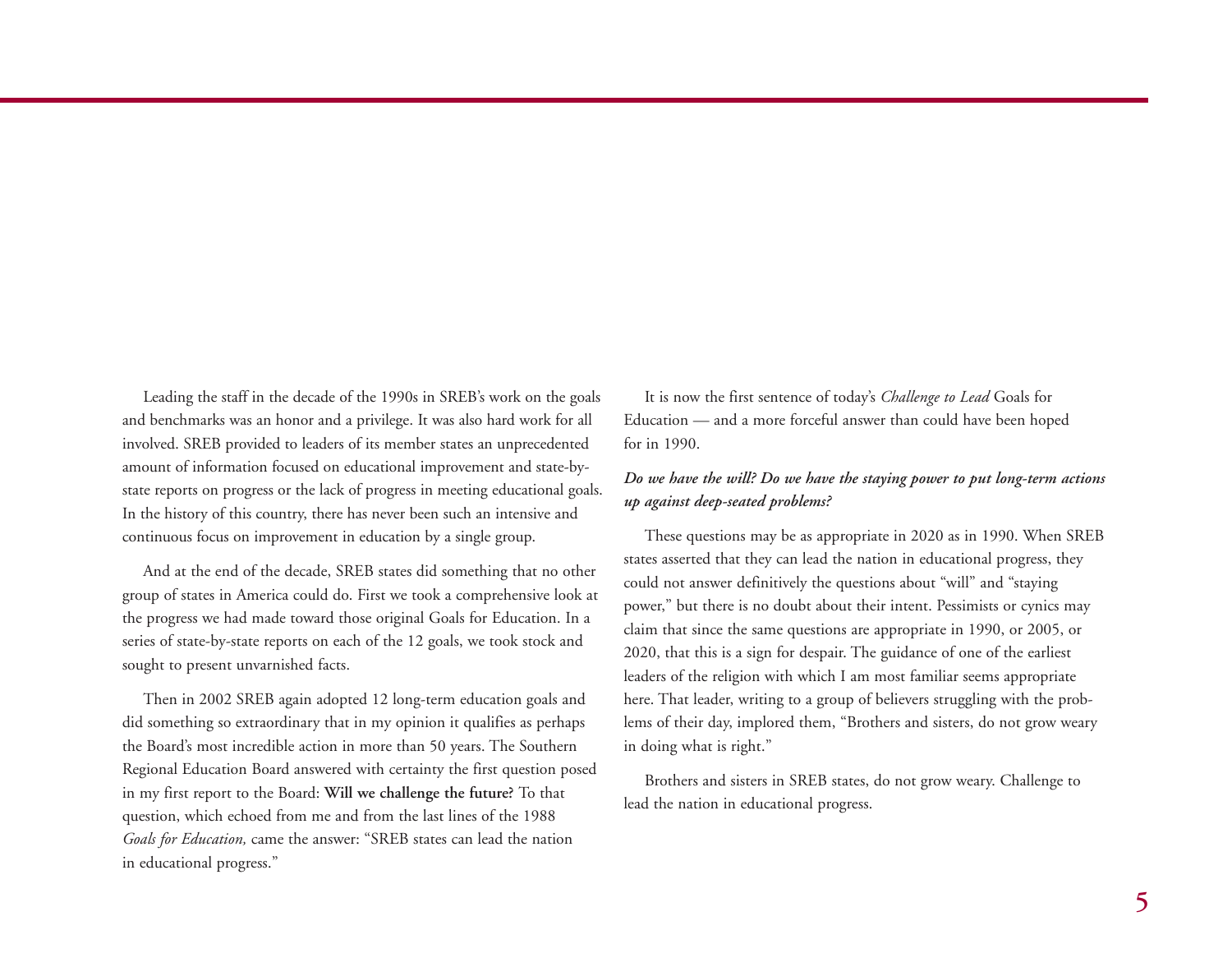# **EDUCATIONAL POLICIES**

# **Educational Goals and Indicators**

**Joan Lord,** director, education policies: joan.lord@sreb.org **Alicia Diaz,** research associate: alicia.diaz@sreb.org **Rebecca Daugherty,** research associate: rebecca.daugherty@sreb.org **Robin Wade,** research associate: robin.wade@sreb.org

SREB tracks the progress of states in meeting the 12 *Challenge to Lead* Goals. The goals address school and college readiness, achievement gaps, and the efficiency and effectiveness of state educational systems. Indicators of progress have been identified for each goal, and these help state policymakers and educational leaders know if their states are making progress.

SREB reports on each of the goals in a two-year cycle. The first reports were issued in spring 2004, and in 2005 the initial 12 reports to state leaders will be completed and a new set of reports begun, as part of SREB's continuous evaluation of progress and improvements in education. SREB also provides each state with a customized report on the progress it is making on key indicators for each goal. These are available in a variety of formats on the SREB Web site. New customized reports will be published in summer 2006.

National benchmarks, as well as measures of improvement, are important in these reports. If SREB states are to lead the nation, they must be measured in a national context and make continuous gains.

In addition to reporting on the goals, SREB continues to give special attention to issues that have been important to SREB states over the years. These include, for example, the health and academic factors related to school readiness; student achievement (particularly in reading and mathematics); remediation in college; college accountability and students' readiness; financial aid and college affordability; and teacher quality.

### *Publications:*

*Higher Education Studies, Reports and Surveys in the SREB States High School to College and Careers: Aligning State Policies Getting the Mission Right in the Middle Grades Progress Being Made in Getting a Quality Leader in Every School Mastering Reading and Mathematics in the Early Grades Resolve and Resources to Get a Qualified Teacher in Every Classroom Creating College Opportunity for All: Prepared Students and Affordable Colleges Building a Foundation for Success by Getting Every Child Ready for School Investing Wisely in Adult Learning is Key to State Prosperity Getting Serious About High School Graduation Focusing on Student Performance Through Accountability Getting Serious About Readiness for College and Careers* (Summer 2005)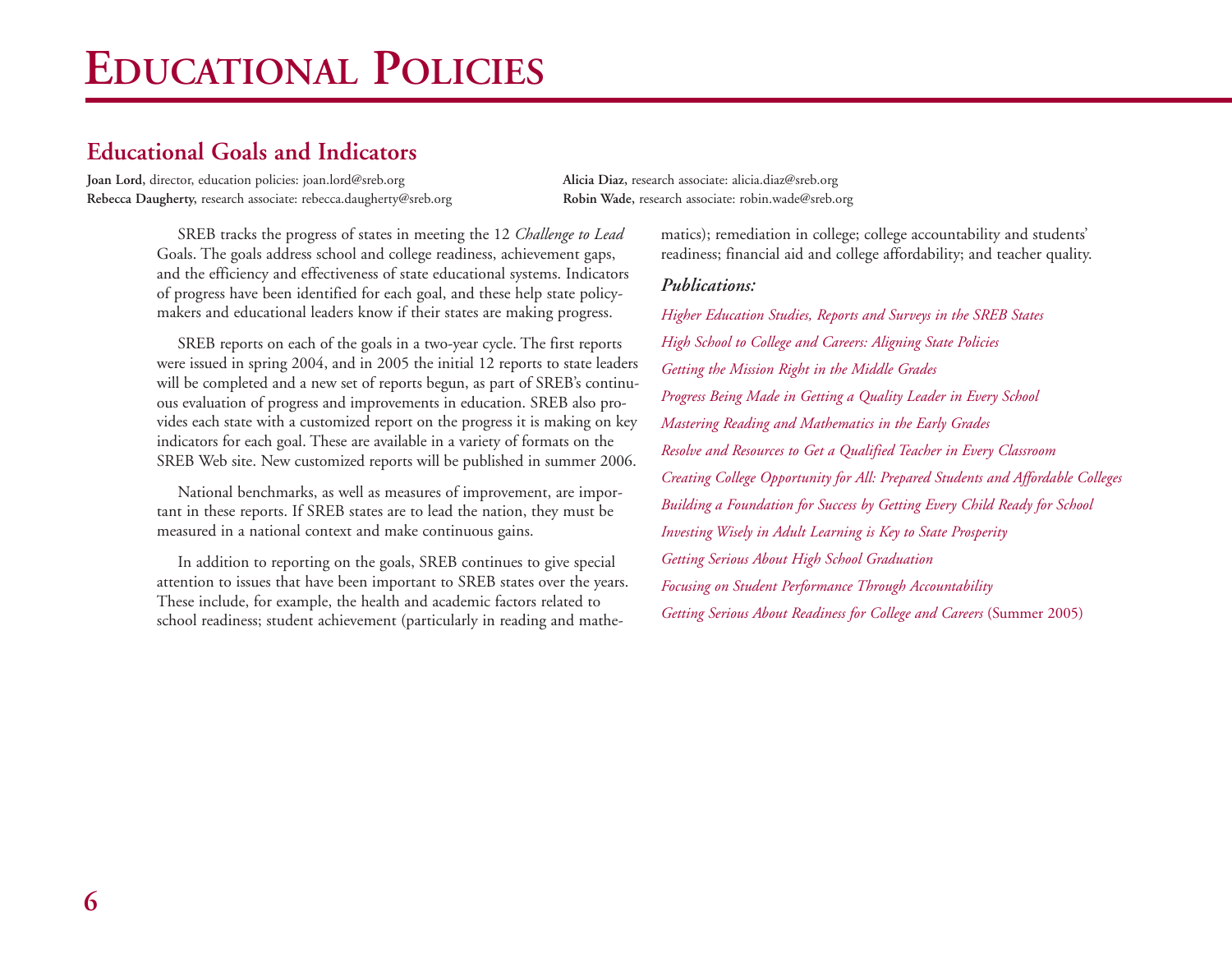# **Quality Teachers**

**Lynn Cornett,** senior vice president: lynn.cornett@sreb.org **Gale Gaines,** director, legislative services: gale.gaines@sreb.org

> "Every student is taught by qualified teachers." This goal carries on a theme that SREB claimed was paramount in 1981: Preparing teachers is the number one topic that schools and colleges need to address together.

SREB's work to ensure a qualified teacher for every classroom deals not only with preparing new teachers. It also involves calling for better data about supply, demand and quality of teachers; licensure focused on performance; and professional development that helps teachers improve student achievement.

Technology can be better used to support new and veteran teachers. TheTeacherCenter.org — an online SREB-state resource for teachers, in partnership with member states — provides easy access to information about teaching in the 16 states. The site is geared toward those considering a career in teaching or for teachers in the classroom. Are scholarships, grants or loans available if I want to become a teacher in my home state? In my neighboring state? What do I need to do to become a teacher through an alternative route? What are the *No Child Left Behind* "highly qualified" standards for special education teachers? More-focused resources are needed to help beginning teachers develop the skills and knowledge to improve student achievement and reduce the numbers leaving classrooms in the first five years. Qualified teachers are especially needed in low-performing schools.

Resolve by states, districts and schools is needed to hire a highly qualified teacher in every classroom. Resources will be needed to make it happen.

Teacher compensation remains one important part of putting a high-quality teacher in every classroom. How teachers are paid — not just how much has become more important in light of today's emphasis on the performance of all students. Salaries and benefits should recognize teachers with more expertise and higher student performance, and who meet state needs and take on additional or different roles to improve curriculum and instruction. State policies should reward and encourage hard work, and they should recognize marketplace differences and professional improvement in knowledge and skills. Every state, district and school must make sure that all children — regardless of location, wealth or any other factor — meet educational standards and that every child has a high-quality teacher.

#### *Publications:*

*Resolve and Resources to Get a Qualified Teacher in Every Classroom SREB States Continue to Lead the Nation in Teachers with National Board Certification* 

*Quality Teachers: Can Incentive Policies Make a Difference?*

*Focus on Teacher Pay and Incentives: Recent legislative actions and update on salary averages* 

*Spinning Our Wheels: Minority Teacher Supply in SREB States* 

Web site: TheTeacherCenter.org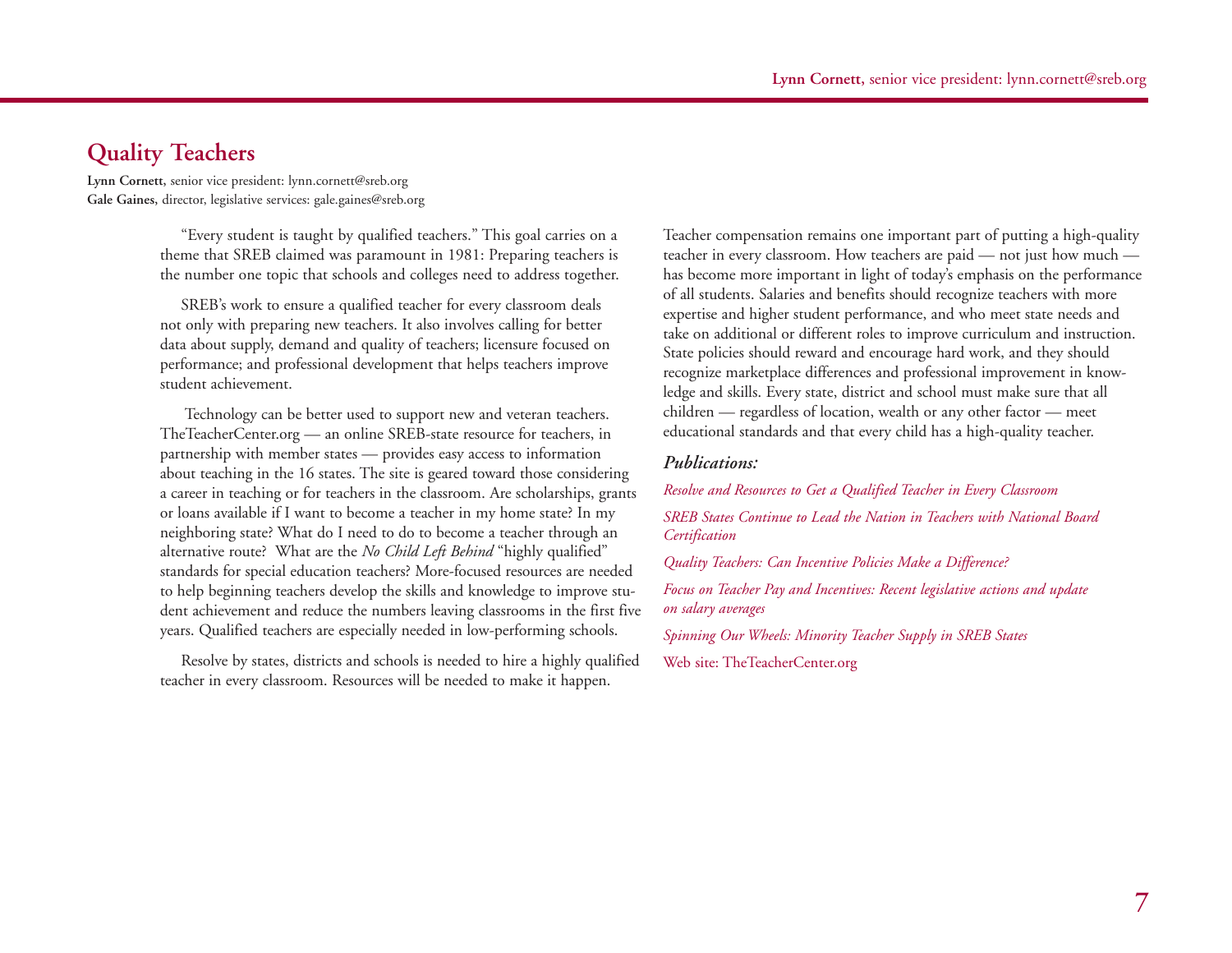# **Education Data Services**

**Joe Marks,** director: joe.marks@sreb.org **Marie Loverde,** research assistant: marie.loverde@sreb.org

> The *SREB Fact Book on Higher Education* is a source of comparative data widely used throughout the SREB region and the nation. Published in hard copy since 1956, the *Fact Book* now is also interactive, online, updated continually and, of course, available 24/7. It includes more than 90 tables and has information about the SREB region, each SREB state and the United States. In most cases, data for each of the 50 states are available. *Featured Facts* publications for each SREB state are compiled from this information. *Fact Book Bulletins* are issued periodically.

> Since 1970 the **SREB-State Data Exchange** has brought together the higher education governing and coordinating boards in SREB states to produce comparative information critical to the annual decision-making needs of higher education boards, governors' offices and legislative committees. Agencies' staff members meet annually to review results and plan initiatives. In addition to the most up-to-date statistics on postsecondary education graduates, enrollment, progression and graduation rates, tuition and fees, funding and faculty compensation, the annual survey now includes comparisons of the first-year persistence rates of college freshmen and the nation's first interstate profile on the extent of instruction through e-learning.

In 1991 SREB established the SREB Data Library, one of the nation's first online education data centers. The library contains all of the databases used for the *SREB Fact Book on Higher Education,* the *Goals for Education* reports and the SREB-State Data Exchange — as well as databases on health professions education — all regularly updated.

#### *Publications:*

*SREB Fact Book on Higher Education SREB Fact Book on Higher Education Web edition:* www.sreb.org *Featured Facts* (state-by-state reports from the *SREB Fact Book) SREB-State Data Exchange Highlights* (annual) *SREB Fact Book Bulletins*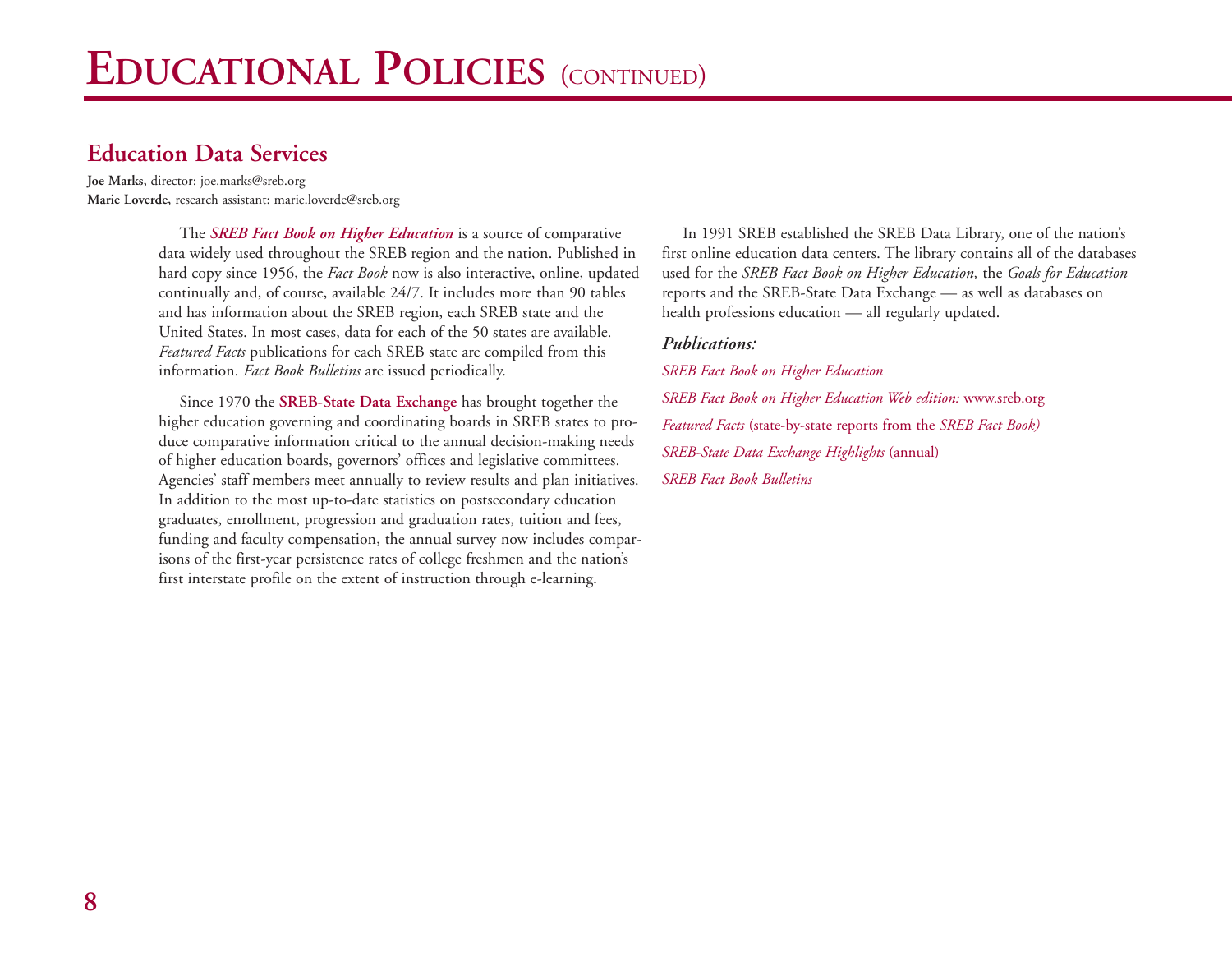# **SREB-State Doctoral Scholars Program**

**Ansley Abraham,** director: ansley.abraham@sreb.org **Melissa Koran,** program accounting and institute coordinator: melissa.koran@sreb.org **Robert Belle,** director of the SREB-AGEP Doctoral Scholars Program: bob.belle@sreb.org **Robbie Ouzts,** doctoral scholar services coordinator: robbie.ouzts@sreb.org **Walt Jacobs,** senior consultant: walt.jacobs@sreb.org

The SREB-State Doctoral Scholars Program was established to increase the number of minority students who earn Ph.D.s and seek careers as college faculty. The program celebrated its 250th graduate in 2005. Eighty percent of these graduates are employed at colleges and universities.

Colleges and universities recognize the need to create a diverse faculty to address the increasingly diverse student population and are developing strategic plans to do so. In 2005, the SREB-State Doctoral Scholars Program designed an online Scholar Directory to assist them in identifying a more diverse candidate pool for faculty searches. The online directory, which includes more than 700 potential faculty members in all disciplines, is available by subscription on the SREB Web site. The database includes over 400 current scholars who will be earning Ph.D.s. Universities may also post jobs on the site at no charge.

The SREB-State Doctoral Scholars Program is a success in many ways. Its retention/graduation rate of almost 90 percent is remarkable — more than double the national persistence rate for minority doctoral students. The Doctoral Scholars Program was designed to be "more than a check and a handshake." The program follows a simple approach: Identify minority graduate students who are committed to becoming faculty members, provide them with intensive support as they pursue Ph.D.s, and help them secure faculty positions so that they may prepare and mentor the next generation of scholars.

The SREB-State Doctoral Scholars Program continues to track scholars throughout their careers. Former scholars and tenured faculty members continue the mantra of "more than a check and a handshake" by serving as mentors and advisers to current scholars and by participating in the Compact for Faculty Diversity's annual Institute on Teaching and Mentoring.

SREB hosts this event, which is America's largest gathering of minority Ph.D. candidates who plan to become faculty. It is a nationally recognized and award-winning meeting of doctoral scholars and their faculty advisers from all over the nation. The 12th annual Institute will be held October 27-30, 2005, in Arlington, Virginia.

#### *Publications:*

*Milestone Graduates — The First 100 Pathways to the Professoriate A Decade, A Difference … But Still Far to Go Milestone Graduates: 200 and Counting*  Online Scholar Directory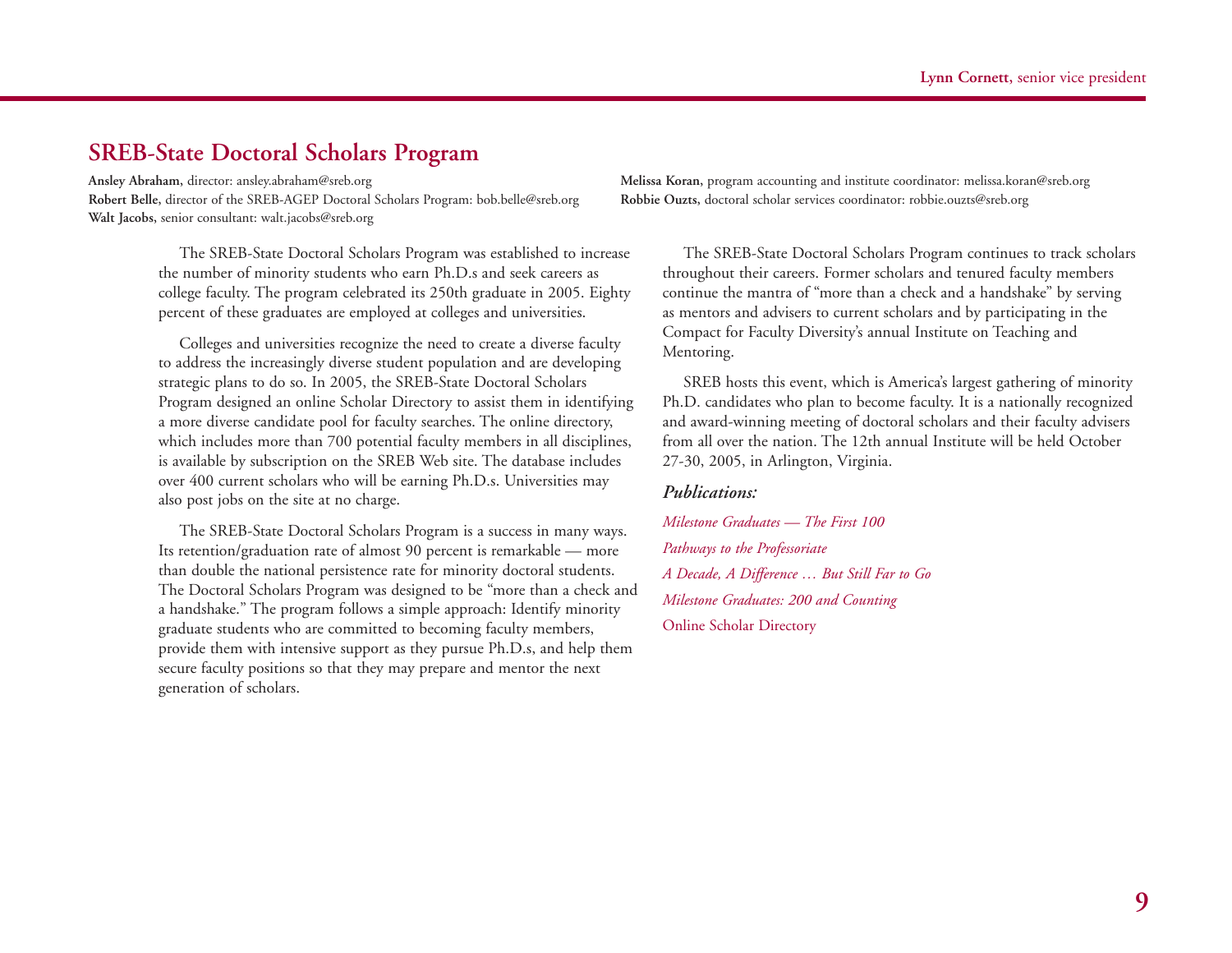# **Distance Learning Policy Laboratory and Adult Learning Campaign**

**Bruce Chaloux,** director, *Electronic Campus:* bruce.chaloux@sreb.org **Angela Birkes,** associate director, Adult Learning Campaign: angela.birkes@sreb.org

> SREB's **Distance Learning Policy Laboratory** was established to discover and promote solutions to a number of policy barriers facing distance learners. Seven reports have been published. Each report detailed a policy problem in distance learning; provided in-depth background information and analysis of the problem; and concluded with a set of recommendations targeting specific actions by states, colleges and universities, and SREB. A capstone report — *Technology Can Extend Access to Postsecondary Education: An Action Agenda for the South* — outlines and defines an aggressive agenda.

> The agenda includes an objective to use technology to expand the reach and effectiveness of adult education. The number of young adults with too little education is a huge and growing problem in SREB states. The **Adult Learning Campaign**, supported by a \$1 million grant from Lumina Foundation for Education, is helping SREB states tackle this problem. The campaign is working to help three groups:

- adults (ages 18 to 24) who can get a GED credential and then move to additional training or postsecondary education.
	- More than 2.6 million of these adults in SREB states did not have a high school diploma in 2000.
- adults (ages 25 to 44) who may need a GED and/or college preparation to pursue postsecondary certificates, diplomas or degree programs.
	- More than 5 million of these adults in SREB states did not have a high school diploma in 2000.
	- Nearly 7 million of these adults in SREB states have attended college but do not have a degree.
- adults (of any age) who have at least an associate's degree and who are seeking to advance their postsecondary education via supplemental courses (both credit and noncredit), certificates or degree programs.

One of the primary objectives of the Adult Learning Campaign is to help more adults take advantage of the expanded *Electronic Campus,* including, in particular, associate's and baccalaureate degree-holders (such as nurses and teachers) who seek continuing education and advanced degrees. The Adult Learning Campaign can also help reach under-served minority and ethnic groups and support state efforts to increase Adult Basic Education services.

The Adult Learning Campaign:

- developed an Adult Learning Policy Review Framework that helps states pinpoint weaknesses in their policies and piloted the framework in Louisiana;
- participated in (and staffed) the Louisiana Adult Learning Task Force;
- completed a second SREB *Challenge to Lead* report on adult learning;
- drafted an Adult Learning Toolkit that will become part of SREB's Go Alliance and College Access Marketing Web site;
- initiated two Industry-State Pilots (in Virginia and Louisiana);
- planned for the launch of an Internet campaign to help educators;
- completed research on state financial assistance for adults; and
- developed state profiles on adult learning.

#### *Publications:*

*Targeting the Adult Learning Challenge in SREB States Investing Wisely in Adult Learning is Key to State Prosperity*  The Adult Learning Campaign Web site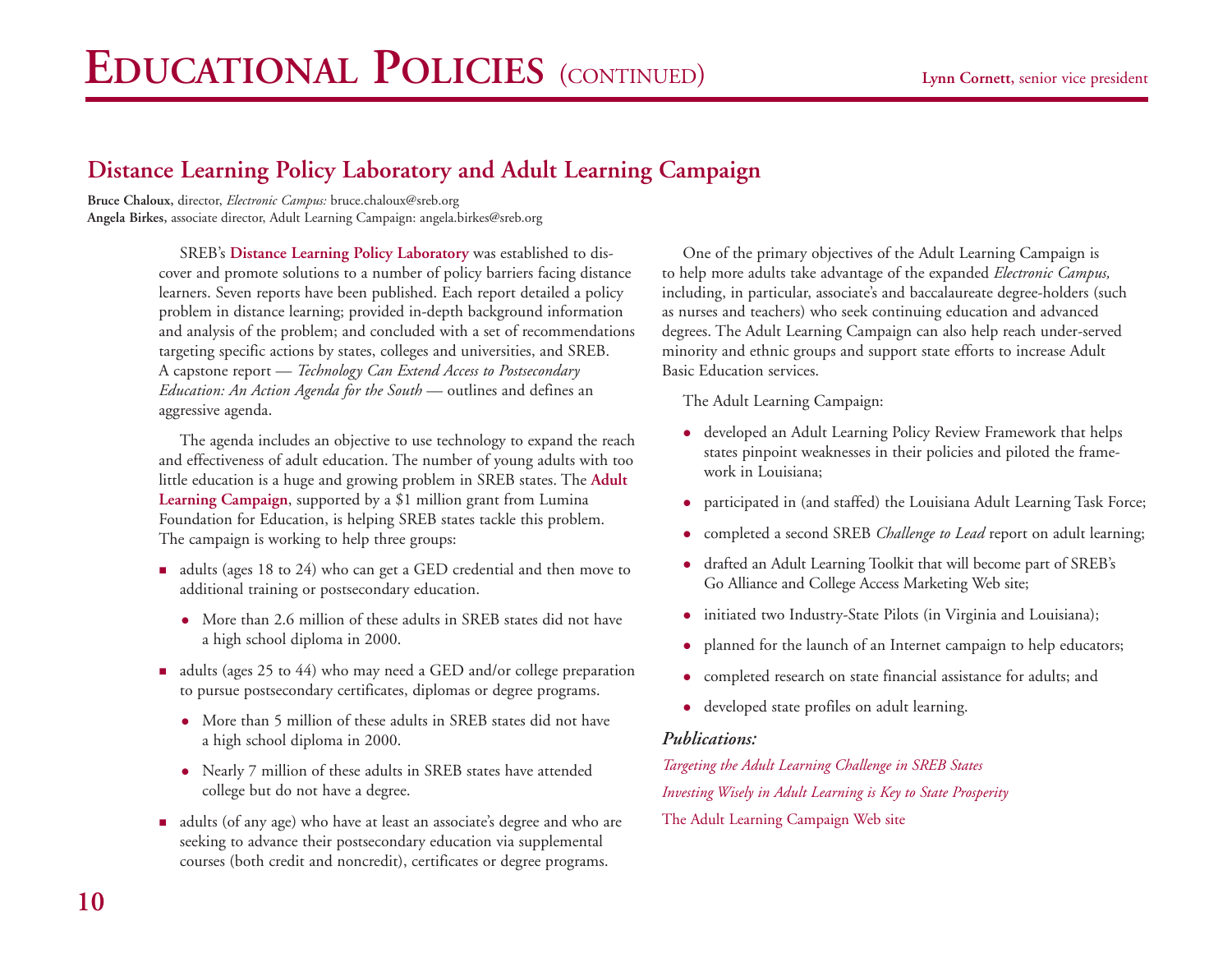# **STATE SERVICES**

**Jim Watts,** served as vice president 1997-2004; deceased August 2004. **Gale Gaines,** director of legislative services: gale.gaines@sreb.org

> Serving member states is the intent of all SREB programs. State services are at the heart of everything that SREB does best.

> Staff members in State Services often are SREB's initial link to executive and legislative officials and staff in the 16 SREB states. Staff members respond to questions with timely, concise information, and they prepare reports on pressing issues.

> SREB is known for its commitment to helping policy-makers accurately analyze trends and issues. Reports have addressed such subjects as teacher pay and incentives, employee benefits, school accountability, policies allowing retired teachers to return to teaching, and scholarship programs that help paraprofessionals become certified teachers.

> The annual series of *Legislative Reports* follows the events in the 16 SREB legislatures, beginning with governors' legislative and budget proposals and ending with final legislative actions. The final report of the series each year, the *Legislative Briefing,* is a topical summary of final legislative and budget actions. These reports are shared with officials throughout the SREB region and are available on the SREB Web site.

> State Services staff members work closely with the SREB Legislative Advisory Council, which is composed of state senators, representatives and delegates from all SREB states. SREB staff members regularly make presentations to legislative and educational groups and also coordinate the annual Legislative Work Conference and meetings of the Legislative Advisory Council and legislative and executive staff.

Other meetings and efforts respond to continuing and emerging issues, including accountability for schools and colleges. SREB states have worked together to compare state policies on school accountability and testing. SREB convened state education officials to discuss issues related to the use of high school assessments as a part of graduation requirements. Another effort brought together policy-makers and staff from states with recent or impending school finance court decisions. These activities exemplify interstate sharing, a cornerstone of what SREB is about.

#### *Publications:*

*Legislative Report* series *Legislative Briefing Focus on Teacher Pay and Incentives: Recent legislative actions and update on salary averages*

*State Notes* (published annually)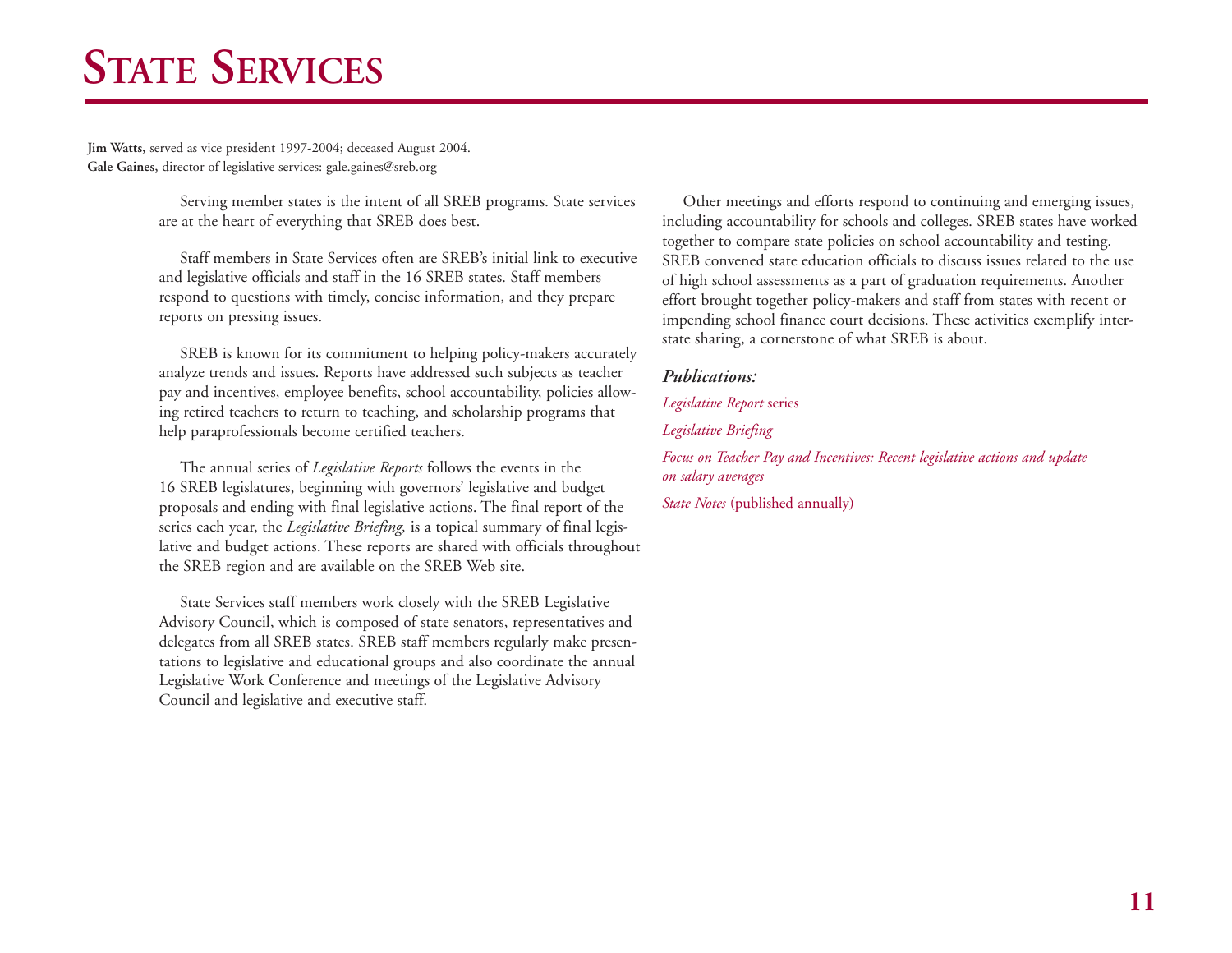# **Educational Technology Cooperative**

**Dianne Griffin,** staff associate: dianne.griffin@sreb.org **June Weis,** research assistant: june.weis@sreb.org

**William R. "Bill" Thomas,** director: bthomas@sreb.org **JB Mathews,** senior technology policy advisor: jbmathews@sreb.org

The **Educational Technology Cooperative,** now in its 11th year, brings together state K-12 and postsecondary coordinating and governing boards from the 16 SREB states to address educational technology issues and topics from a K-20 perspective in education. More than three dozen state agencies participate in the Cooperative. The word "unique" gets used too much in education, but this truly is a unique, multistate program.

**State Virtual Schools** are just one important area of emphasis. Many SREB states have implemented some form of program to provide Webbased (online) courses to students within their states. Through the SREB Educational Technology Cooperative, these states are able to share information and support one another in establishing state virtual schools. BellSouth and the George Lucas Educational Foundation have supported SREB efforts to get the word out on online learning.

*EvaluTech,* another initiative of the Cooperative, provides teachers with free, up-to-date and reliable resources. These include:

- more than 10,000 reviews of recommended software and other resources;
- Web resources in language arts, mathematics, social studies and science;
- links to lesson plans, real-world teaching examples and other learning resources provided by SREB states' departments of education;
- accessible technology resources for students with disabilities; and
- links to online learning and online professional development resources.

**Multi-State Online Professional Development (MOPD)** is an initiative that provides training for online professional development and helps to share course content among participating states. The need for high-quality professional development is greater today than ever. Online instruction has

proven to be especially effective because it can reach teachers regardless of where they live or teach. MOPD, an initiative of the SREB Educational Technology Cooperative, works closely with all SREB states' departments of education.

The goals of **Sharable Content Object Repositories for Education (SCORE)** are to improve the quality of digital learning course content (learning objects and tools), improve teaching and learning, and achieve cost savings. This Cooperative undertaking began over a year ago as a Proof of Concept project to determine whether K-12 and higher education could <sup>p</sup>lace digital content in repositories (databases) and share content with each other across multiple states.

**Digital Learning Content** is a new area of work of the Educational Technology Cooperative. Use of digital learning content by schools and colleges is rapidly increasing. To help ensure quality course development and address cost issues, it is important for these institutions to access and use digital content with a minimum of time and effort. Digital learning content includes sharable content objects, learning objects and media materials.

The **American TelEdCommunications Alliance (ATAlliance)** links education and telecommunications to provide schools, colleges and state education agencies, libraries and other nonprofit groups with benefits in telecommunication services. It provides low-cost access to telecommunications products and services and helps guide technology policy and standards. The ATAlliance contracts for online course management software were initiated by SREB and are now in use by many SREB states, resulting in savings for virtually everyone. The ATAlliance was formed by SREB, the other three regional educational compacts and a successful national nonprofit telecommunications organization (MiCTA).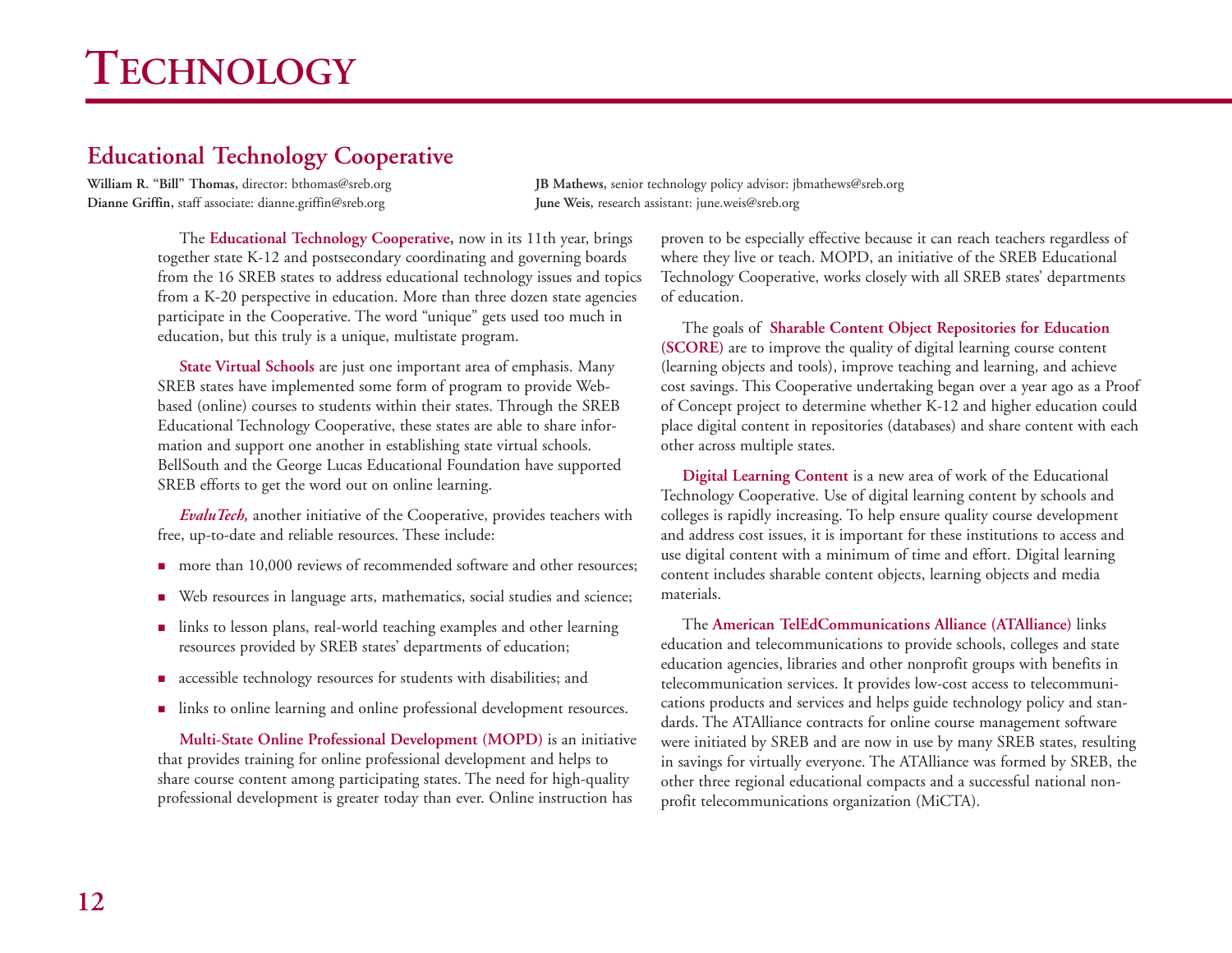#### *Publications:*

*SREB State Virtual Schools Report Principles of Effective Learning Objects Why Are Wireless Services Important to State and Education Leaders? Technology Use in Rural High Schools Improves Opportunities for Student Achievement*

*Online Professional Development: Why SREB Stases Should Use It What's an online course? Do middle and high school students take online courses? Should you care? Standards for Online Professional Development Why Statewide Educational Networks are Important to State and Education Leaders*

# *Electronic Campus*

**Bruce Chaloux,** director: bruce.chaloux@sreb.org **Mary Larson,** associate director: mary.larson@sreb.org

> SREB's expanded *Electronic Campus* (ElectronicCampus.org) is a gateway to e-learning opportunities and online services in SREB states. The *Electronic Campus* partners with colleges and universities throughout the SREB region to make online courses and programs available to e-learners around the world. The *Electronic Campus* currently provides access to more than 10,000 courses and 450 degree programs from regionally accredited public and private colleges and universities in all 16 SREB states. These include 3,500 "e-rate" courses that do not have out-of-state tuition rates.

The *Electronic Campus,* a regional "learning network" for SREB states, is America's first fully integrated Web site that focuses on the needs of e-learners and adult learners. It provides regional-level services and connectivity across the 16 SREB states and their colleges and universities. The *Electronic Campus* takes advantage of existing state Mentor™ systems, currently in place in 11 of the 16 SREB states, and extends services to distance learners across state lines. The *Electronic Campus* creates new learning opportunities — and easier access to those opportunities — whether for a traditional-aged student, a midcareer professional, a working single parent, <sup>a</sup>"late-bloomer" or a senior citizen seeking to enrich retirement years.

A new initiative, the **SREB-State Teacher Center** (TheTeacherCenter.org), provides a convenient "one-stop shop" of online resources designed to help the 2.2 million educators in the 16 SREB states. TheTeacherCenter's integration with the *Electronic Campus* provides access to professional development, financial assistance, licensure and certification information, testing and "highly qualified" teacher requirements at one site. The **Regional Consortium for Nurse Educators,** which provides master's

and doctoral online courses to nurse educators, grew out of the work of the Distance Learning Policy Laboratory and can be reached through the *Electronic Campus* Initiatives Web site (www.ECInitiatives.org). It began offering courses last fall.

A pilot initiative, building on the successful, five-year-old Academic Common Market/*Electronic Campus* program, is being expanded. The new effort adds technically oriented, online associate's degree programs to the Academic Common Market. These programs fit with the needs of working adults who cannot leave family, job or other commitments to undertake needed study. This pilot effort will expand student access at in-state tuition rates, a central objective of the Academic Common Market.

#### *Resources:*

Web site: ElectronicCampus.org Web site: TheTeacherCenter.org Web site: www.ECInitiatives.org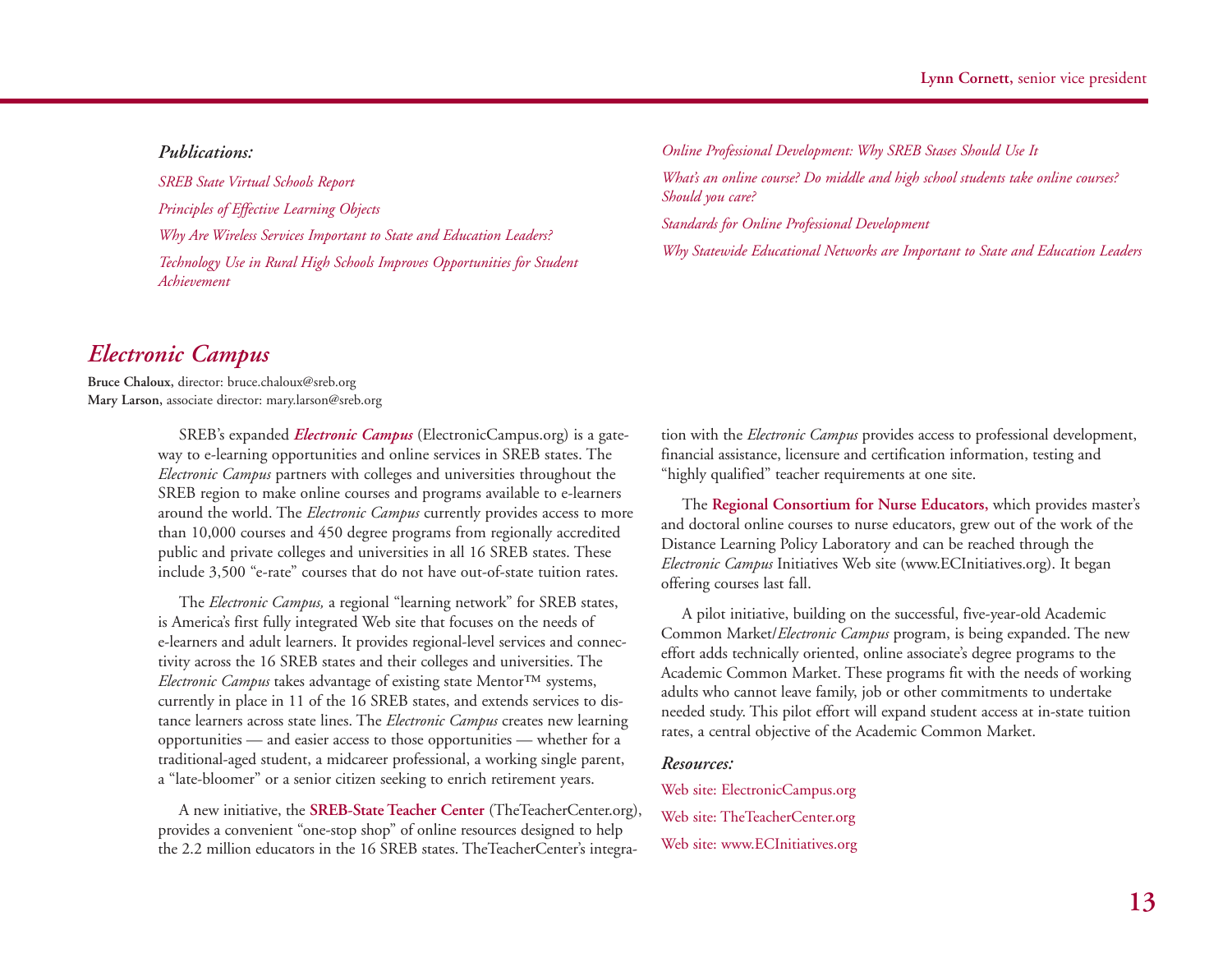# *High Schools That Work*

**Gene Bottoms,** senior vice president: gene.bottoms@sreb.org

*High Schools That Work (HSTW)* is the nation's largest effort to combine challenging academic courses and modern career/technical studies to improve student achievement. More than 1,000 high school sites in 31 states (including all 16 SREB states) are involved in *HSTW.*

The American Institutes for Research selected *HSTW* in 1999 as the nation's only initiative to reform high schools that shows "strong evidence" of raising student performance. *HSTW* has received national recognition for its effectiveness in guiding schools to successfully raise student achievement. *HSTW* is noted for its design, emphasis on using data for continuous improvement, numerous national staff development opportunities for school and district staff, and technical assistance to participating schools.

*HSTW* was recently recommended as one of the five possible reform efforts for the American high school in a position paper presented by the K-12 Committee of the National Association of Scholars to the governors of the 50 states at the 2005 National Summit on High Schools in Washington, D.C. In the fall 2004 research brief *The Challenge of Reinventing High School* by the Northwest Regional Education Laboratory, *HSTW* was cited as the only comprehensive, whole-school reform effort that calls for extra help, timely guidance, focused staff development, district support, formal alignment with both the middle grades and postsecondary institutions, and students' access to a structured system of extra help and extra time. In January 2005, the Center for Comprehensive School Reform and Improvement acknowledged *HSTW* as the number one high school reform model by high schools receiving comprehensive school reform grants. In addition, the Association for Career and Technical Education describes *HSTW* on its Web site as a high school reform model showing promising results.

In 2004 *HSTW* assessed 63,000 high school seniors with reading, mathematics and science exams referenced to the National Assessment of Educational Progress. SREB asked more than 44,000 high school teachers about their perceptions of the schools' efforts to improve students' academic and technical achievement.

*HSTW* also hosts an annual Staff Development Conference for more than 6,000 high school and middle grades administrators, academic and career/technical teachers, and counselors. During the 2005 academic year, *HSTW* held 17 national workshops on 11 topics for 3,500 educators. In November 2004, a state leadership forum was held to examine the statewide initiatives that are needed to improve both student achievement and high school graduation rates.

The nationally recognized successes of *High Schools That Work* are made possible by the support of the Wallace Foundation and member states, and by income generated by staff development and other services.

### *Publications:*

#### Research Briefs:

*Linking Career/Technical Studies to Broader High School Reform Raising Achievement and Improving Graduation Rates: How Nine HSTW Sites Are Doing It*

*Factors Affecting Science Achievement in Rural Schools* (Summer 2005)

Research and Policy Reports: *High School Reform Works — When Implemented*

*Strengthening the Preparation and Certification of Career/Technical Teachers* (Summer 2005)

*Rigor, Relevance and Relationships Matter in Improving Student Achievement in Rural High Schools* (Summer 2005)

Case studies, site guides and brochure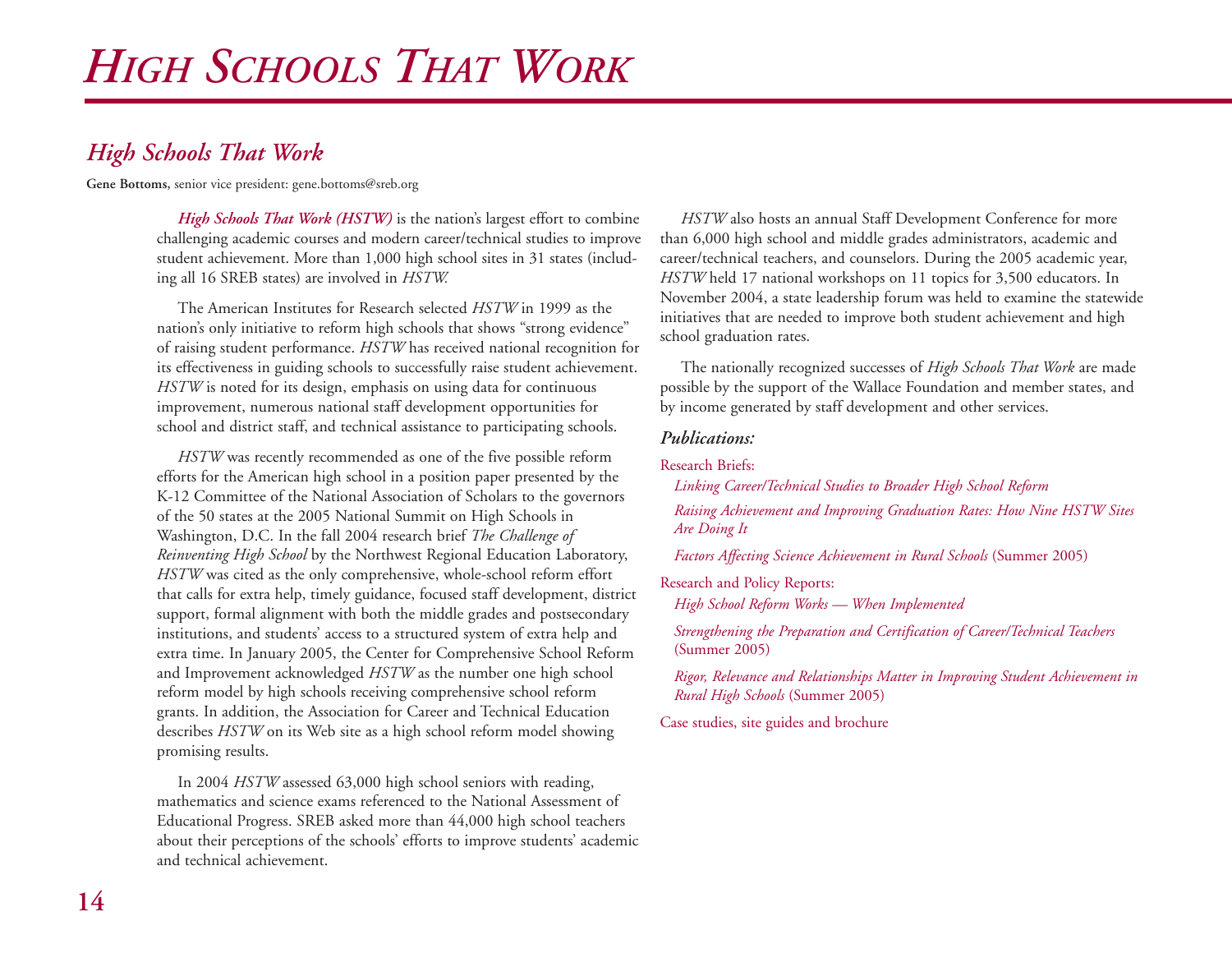# *Making Middle Grades Work*

**Toni Eubank,** director: toni.eubank@sreb.org **Sondra Cooney,** special consultant: sondra.cooney@sreb.org

> Grants from the Edna McConnell Clark Foundation made it possible to begin this nationally important effort. Currently, 236 middle grades sites in 21 states are using the *Making Middle Grades Work (MMGW)* framework for school improvement.

> The smooth transition from the middle grades to high school continues to be the focus of *MMGW,* with the delivery of workshops on the high school readiness guides for Algebra I and college-preparatory English and science.

In April 2005, a state leaders' forum was held, with representatives attending from the 16 SREB states. The forum focused on what states were doing to get qualified teachers for core academic subjects in the middle grades, to align middle grades curriculum and classroom instruction and assessments to readiness standards for doing challenging high school studies,

# **Urban Network of** *High Schools That Work* **Sites**

**Linda Dove,** director: linda.dove@sreb.org

The *HSTW* Urban Network is now helping teachers, principals and superintendents in 93 schools in 12 urban districts. The major emphasis of the network is to assist school and district leaders as they align policies, resources and district initiatives to improve student achievement.

More than 100 days of technical assistance and technical review visits to network schools were conducted during the 2005 academic year. The Urban Council had its largest number of participants in its eight-year history — 96 representatives shared their successes and challenges with each other during a two-day meeting.

A major focus of the Urban Network in 2005 is planning and/or implementing small learning communities, since several districts (Atlanta,

and going to scale to improve middle grades students' preparation for high school.

More than 100 middle grades schools and 12,700 eighth-graders participated in the Middle Grades Assessment — which is referenced to the National Assessment of Educational Progress. Students at schools participating in the *MMGW* network that more deeply implement the *MMGW* framework demonstrate significant improvement in achievement.

#### *Publications:*

Site development guides, case studies, and research briefs and reports

DeKalb County [Georgia], Houston, Little Rock and New Orleans) have earned small learning-communities grants.

The Charles Stewart Mott Foundation, the Carnegie Foundation and the Joseph B. Whitehead Foundation support the Urban Network and the dissemination of the important results from these 93 schools in 12 urban districts to urban districts across the South and to the nation.

#### *Publications:*

Three Professional Development Modules for School and Teacher Leaders on *Implementing High Schools That Work Through Small Learning Communities* 

Case study, *Grady High School, Atlanta, Georgia* (Summer 2005)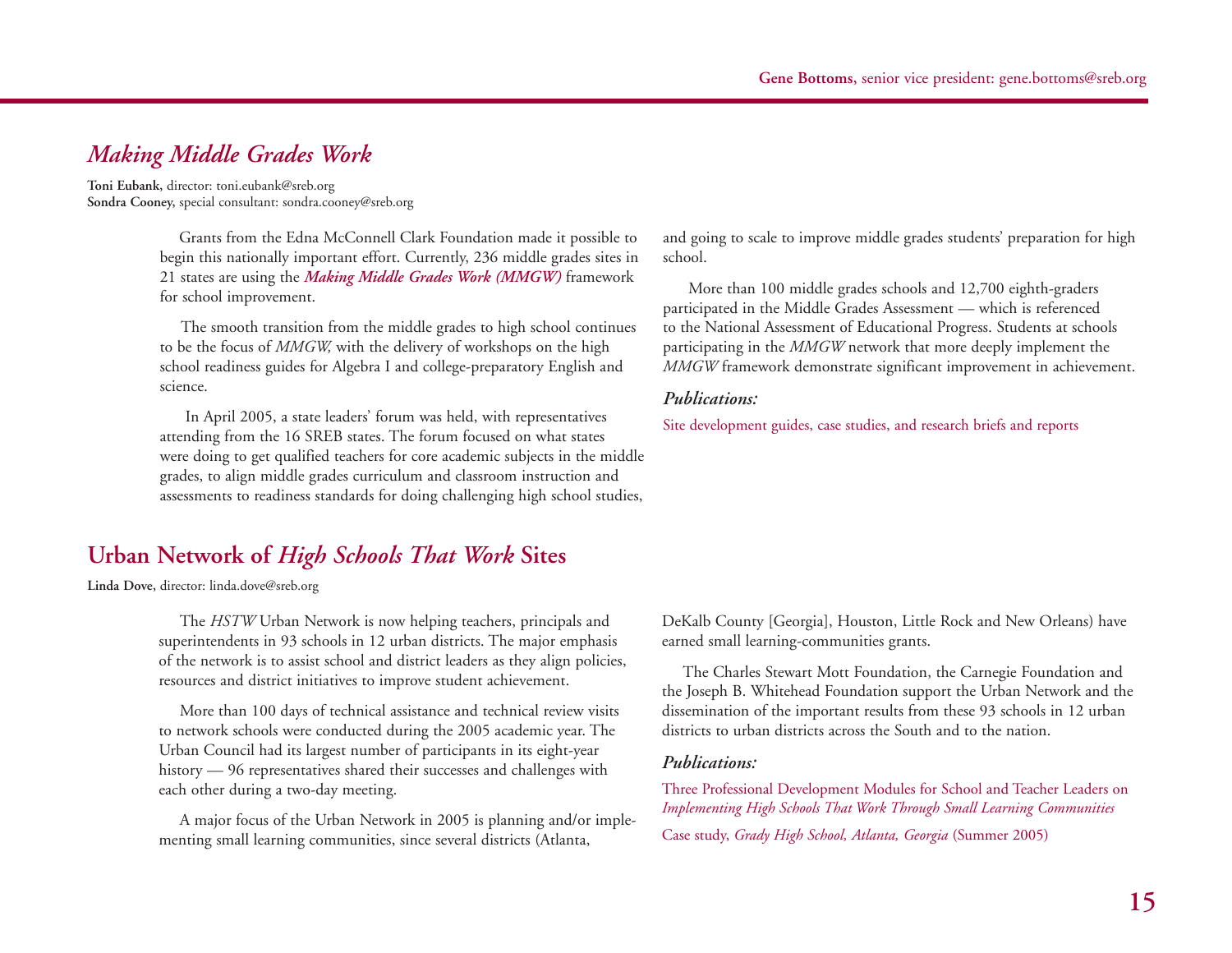# **Project Lead The Way**

**Carolyn Helm,** director: carolyn.helm@sreb.org

**Project Lead The Way** (PLTW) is helping 345 high schools in SREB states — with assistance from eight universities — provide students with a pre-engineering program that can prepare them to earn associate's or bachelor's degrees in engineering, which is increasingly important to America's economy. This nationally recognized program, which began as an initiative by business, works because it develops meaningful and challenging curriculum materials, builds support from counselors and faculty, helps reduce the cost of materials and equipment, and provides college-credit opportunities for high school students. In 2005, eight higher education institutions in SREB states are participating as affiliate universities for PLTW. Their involvement ranges from recruiting quality students — especially more

# *High Schools That Work* **Contracted Schools Network**

**Scott Warren,** director: scott.warren@sreb.org

*High Schools That Work* and *Making Middle Grades Work* are helping teachers and staff in more than 125 low-performing schools that receive federal Comprehensive School Reform and/or Small Learning-Communities grants. Schools receiving the grants have the choice of contracting with several school improvement models. More schools receiving Comprehensive School Reform grants have chosen SREB's *High Schools That Work* and *Making Middle Grades Work* than any other models. The support included more than 600 on-site coaching visits by consultants, 46 technical assistance visits, 37 technical review visits, 176 on-site professional development workshops, and working with more than 1,100 teachers and leaders from these schools in SREB national workshops. This intensive support resulted in 46 percent of schools improving in reading, mathematics and science on the *HSTW* Assessment, while 23 percent improved in two of these areas.

minority and female students — to offering college credit for engineering courses to high school students. The universities also provide professional development for high school teachers through two weeks of summer training for each new Project Lead The Way course taught in the fall. The PLTW organization provided almost \$550,000 over three years to help make the program available to schools in SREB's *High Schools That Work* network.

#### *Publications:*

### Research Brief: *Project Lead the Way: A Pre-engineering Curriculum That Works*

Twenty-one sites will complete grant funding in 2005 and transition into state *HSTW* networks. Many of these schools have already indicated that they will use local funding sources to maintain contracts with SREB for more intensive support as they continue to implement the *HSTW* design. The intensive support helps schools accelerate improvement efforts and provides valuable lessons for SREB and states about what works in improving low-performing schools. A study of 50 *HSTW* contracted services sites revealed that these schools made significant gains in reading, mathematics and science achievement from 2002 to 2004.

#### *Publications:*

Professional development module and fact sheet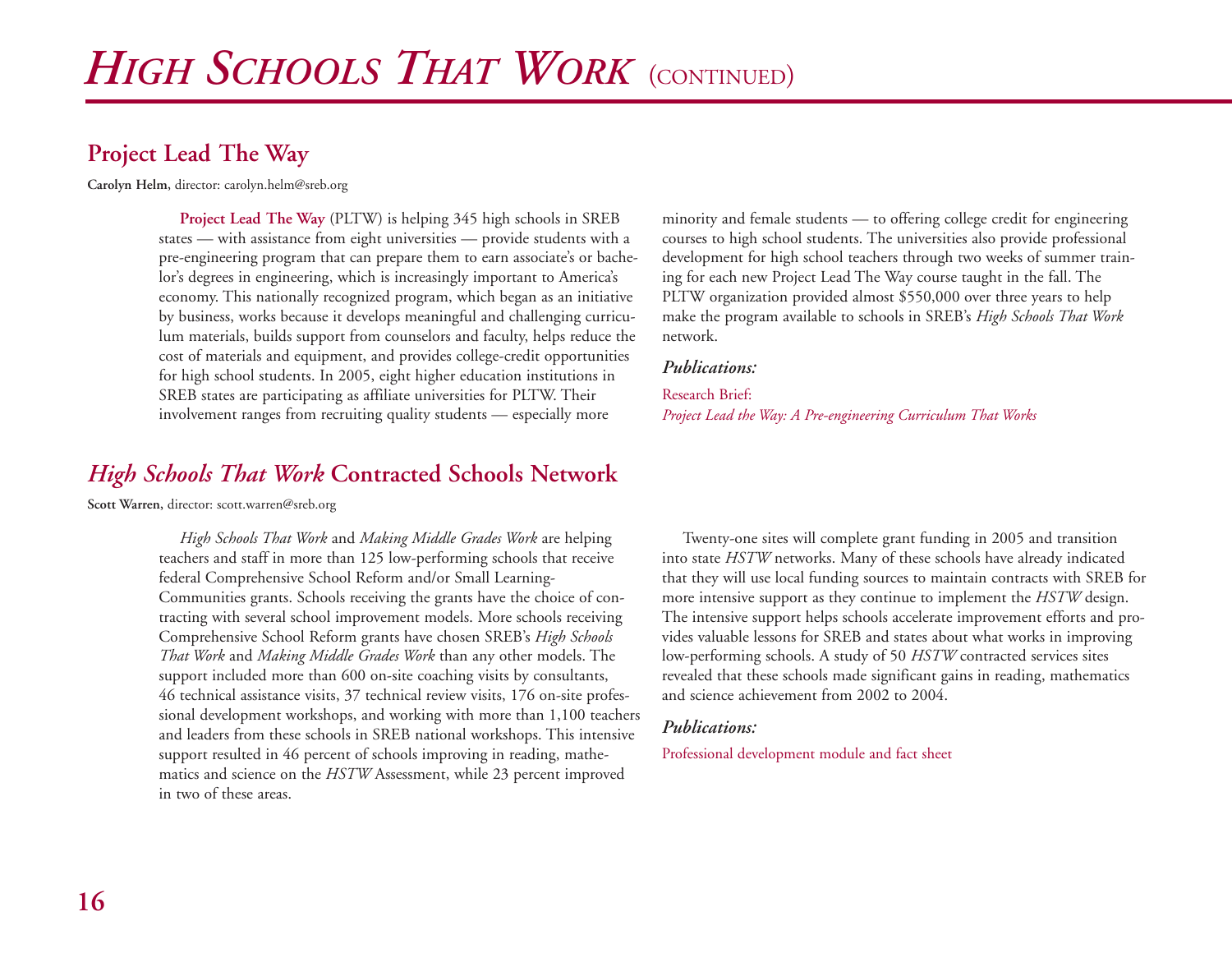# **Making Schools Work**

**Caro Feagin,** director

The **Making Schools Work** research project was completed in 2005, and its results show that student achievement increases when schools rigorously implement the key practices and conditions of *High Schools That Work* and *Making Middle Grades Work.* Seventy-five clusters of high schools and their feeder middle grades schools from 16 states participated. These schools have been mainstreamed into *High Schools That Work* and *Making Middle Grades Work.*

Making Schools Work's purpose was to determine the effect on student achievement of implementing the key practices and key conditions of *High Schools That Work* and *Making Middle Grades Work.* The study used eighth-

# **High School to College and Career Transitions Initiative**

**Ann Benson,** director: gben@brightok.net

Fifteen postsecondary institutions and their high school partners have received technical assistance to help them get more students successfully from high school to college, and the lessons learned from this effort will be shared with hundreds of colleges and high schools.

All of this is made possible by support from the U.S. Office of Adult and Vocational Education and a working agreement with the League for Innovation in the Community College. Each local partnership includes a college, one or more feeder high schools and business/industry partners. The project sites, now in 13 states, focus on five career clusters: education and training; health science; information technology; law, public safety and security; and science, technology, engineering and mathematics.

Nine states will receive assistance to host statewide forums of key leaders and policy-makers in developing strategies to improve the ability of students to make successful transitions from high school to postsecondary education

and 12th-grade assessments in reading, mathematics and science referenced to the National Association of Educational Progress, as well as information from student and teacher surveys, to determine the depth of the model's implementation and the impact of changes in school and classroom practices.

#### *Publications:*

Research Report: *Making High Schools and Middle Grades Work* (Summer 2005)

and careers. These forums will include actions and policies to accelerate these transitions on a statewide basis and strategies for expanding the number of high school and postsecondary partnerships in each state.

SREB is assisting sites and states to:

- decrease the need for remediation at the postsecondary level;
- **n** increase enrollment and persistence in postsecondary education;
- **n** increase academic and skill achievement at secondary and postsecondary levels;
- **n** increase attainment of postsecondary degrees, certificates, or other recognized credentials; and
- **n** increase entry into employment or further education.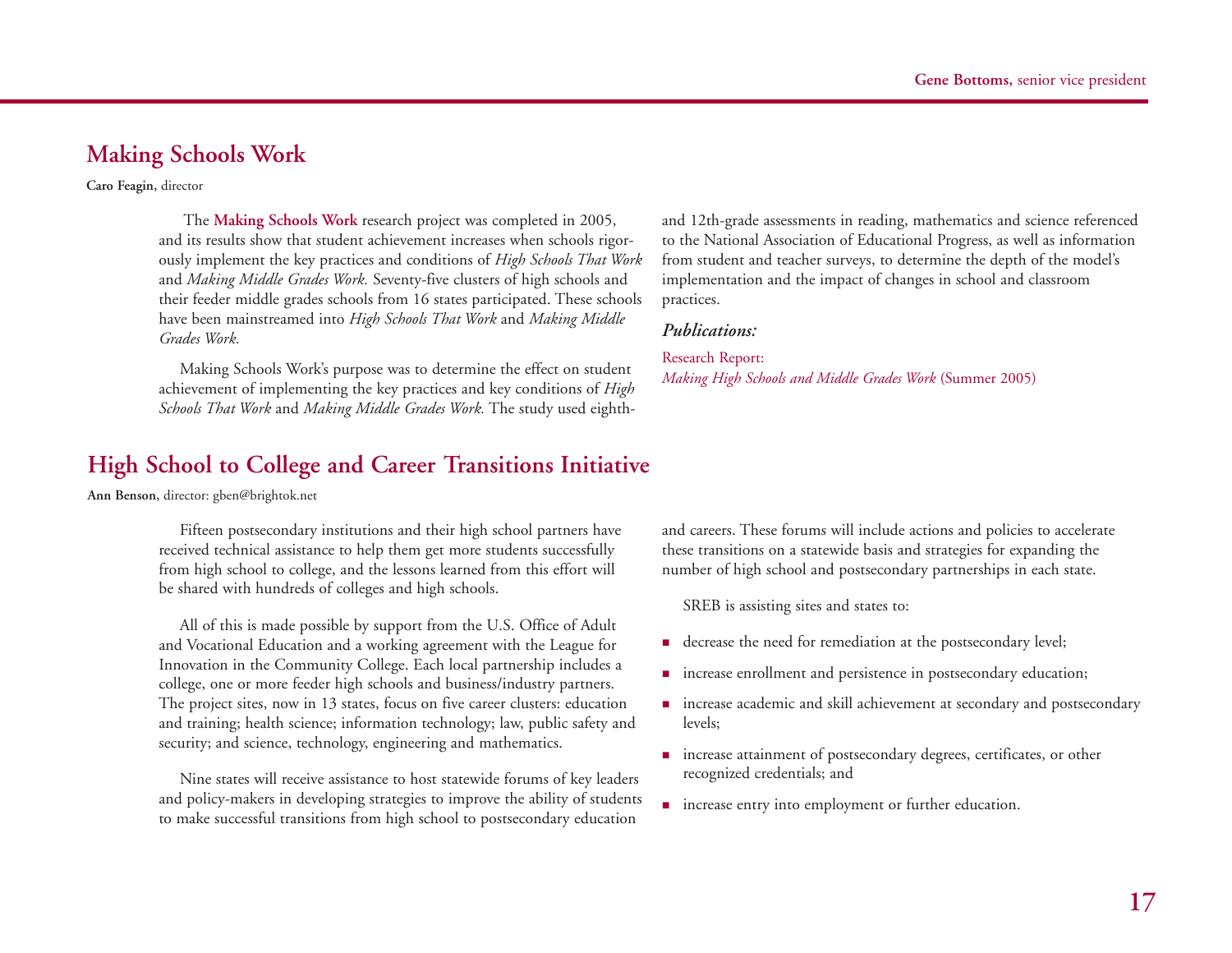# **Successful Transitions: Urban Middle Grades to High School Transition Initiative**

**Jinan N. Sumler,** school improvement consultant: jinan.sumler@sreb.org

For three years, 27 clusters of urban schools have worked to help more students successfully make the critical transition from middle grades to high school. These schools have laid the foundation for future students to be successful in the ninth grade and significantly increase their chances for graduating from high school by increasing expectations and upgrading the academic curriculum. With support from The Goldman Sachs Foundation, these schools are demonstrating the pathway to success.

Every two years, *HSTW* assesses eighth- and ninth-graders and conducts surveys of teachers in the middle grades and high school clusters. In the last year, six technical assistance visits by highly qualified teams were conducted

*HSTW* and *MMGW* **Special Project**

**Janie Smith,** director: gsmith5631@aol.com

This project, funded by a three-year grant from the U. S. Department of Education, focuses on the critical transition points from middle grades to high school and from high school to college and careers. Rural schools in nine SREB states are working to more deeply implement the *HSTW* and *MMGW* improvement designs in 25 high schools and 17 feeder middle grades schools by addressing five aspects of comprehensive reform.

SREB school improvement consultants and subject-area specialists provide on-site coaching and professional development. Anecdotal information is collected through frequent follow-up conference calls and electronic

at participating middle grades and high schools. Twenty of the schools received site-specific professional development, and all continue to share ideas through monthly conference calls. Teachers and leaders from nearly one-fourth of the schools presented at the *HSTW* Staff Development Conference.

#### *Publications:*

#### Fact Sheet:

*Successful Transitions: What Works in Urban Middle Grades to High School Transitions Initiative* 

messaging from students and teachers who are pilot-testing the catch-up courses. Measures of student achievement, engagement and success, and <sup>p</sup>lacement test information for students wishing to enter credit-bearing courses immediately upon admission to community and technical colleges are also being collected.

The development of a series of products — including readiness indicator guides and course development tools — is planned.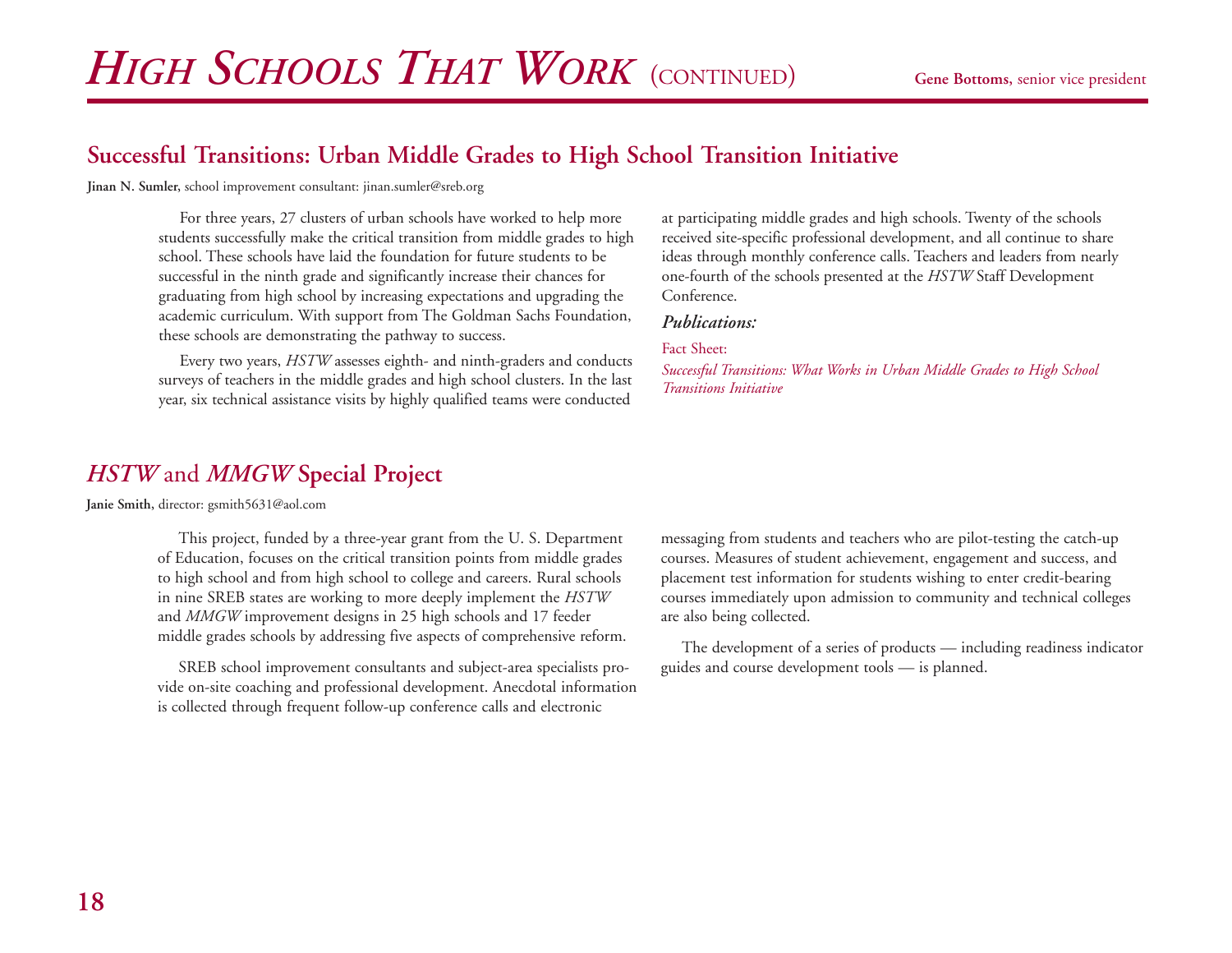# **Leadership Initiative**

**Gene Bottoms,** senior vice president: gene.bottoms@sreb.org **Kathy O'Neill,** director: kathy.oneill@sreb.org **Betty Fry-Ahearn,** coordinator, university leadership initiative: betty.fry@sreb.org **David Hill,** coordinator, leadership academies network: david.hill@sreb.org

The **SREB Leadership Initiative** — supported by a \$3 million, threeyear grant from the Wallace Foundation — is aimed at redesigning the preparation and development of school principals. Accountability has changed everything; the emphasis in training leaders must be on student learning. A university network of 11 institutions and a state network of eight leadership academies are at the core of this redesign work.

Two network universities have graduated classes of more than 20 candidates, and a number of these graduates are being placed in school leadership positions in partner districts. Four other universities have their first groups moving through redesigned programs. Faculty from five of the universities have participated in training on the SREB Leadership Curriculum Modules and in integrating new content and assignments from the modules into their courses. One university received state approval of its program redesign.

Seven SREB states — Alabama, Arkansas, Delaware, Florida, Georgia, Texas and West Virginia — have formed state or regional leadership academies modeled on the SREB Leadership Academy Network redesign framework. Selected urban and rural districts in Georgia and South Carolina have created district leadership academies also modeled on this redesign framework. West Virginia and Arkansas have created leadership academies for

**Urban LEAD Districts and Their University Partners**

**Gene Bottoms,** senior vice president: gene.bottoms@sreb.org **Gloria Talley,** director: gloria.talley@sreb.org

> The **SREB LEAD Initiative** — supported by a \$1 million, three-year grant from the Wallace Foundation — is assisting in redesigning school leadership programs so that they better prepare school leaders who can contribute to school improvement and increase student achievement.

The LEAD Initiative has offered the 12 participating districts and their university partners training in the SREB Leadership Curriculum Modules

low-performing schools, and Florida has adopted SREB's Leadership Curriculum Modules as part of its training for school leaders in the state.

SREB has been assisting Louisiana and Alabama in strengthening their capacities to develop and implement a redesigned educational leadership program.

In May 2005, a state leadership forum was held for state education and higher education leaders, members of state boards of education, college deans and professors of education leadership.

#### *Publications:*

*Progress Being Made in Getting a Quality Leader in Every School* 

*Preparing a New Breed of Principal: Leadership from the University President's Office*

*Principal Internships: How Can We Get It Right?* 

*Are Universities in the SREB States Making Progress in Redesigning School Principals' Preparation?* (Summer 2005)

Professional development modules

to help them begin revising their leadership programs. LEAD also provided technical assistance to the districts and shared information on conditions of redesign and critical success factors that result in improved student achievement.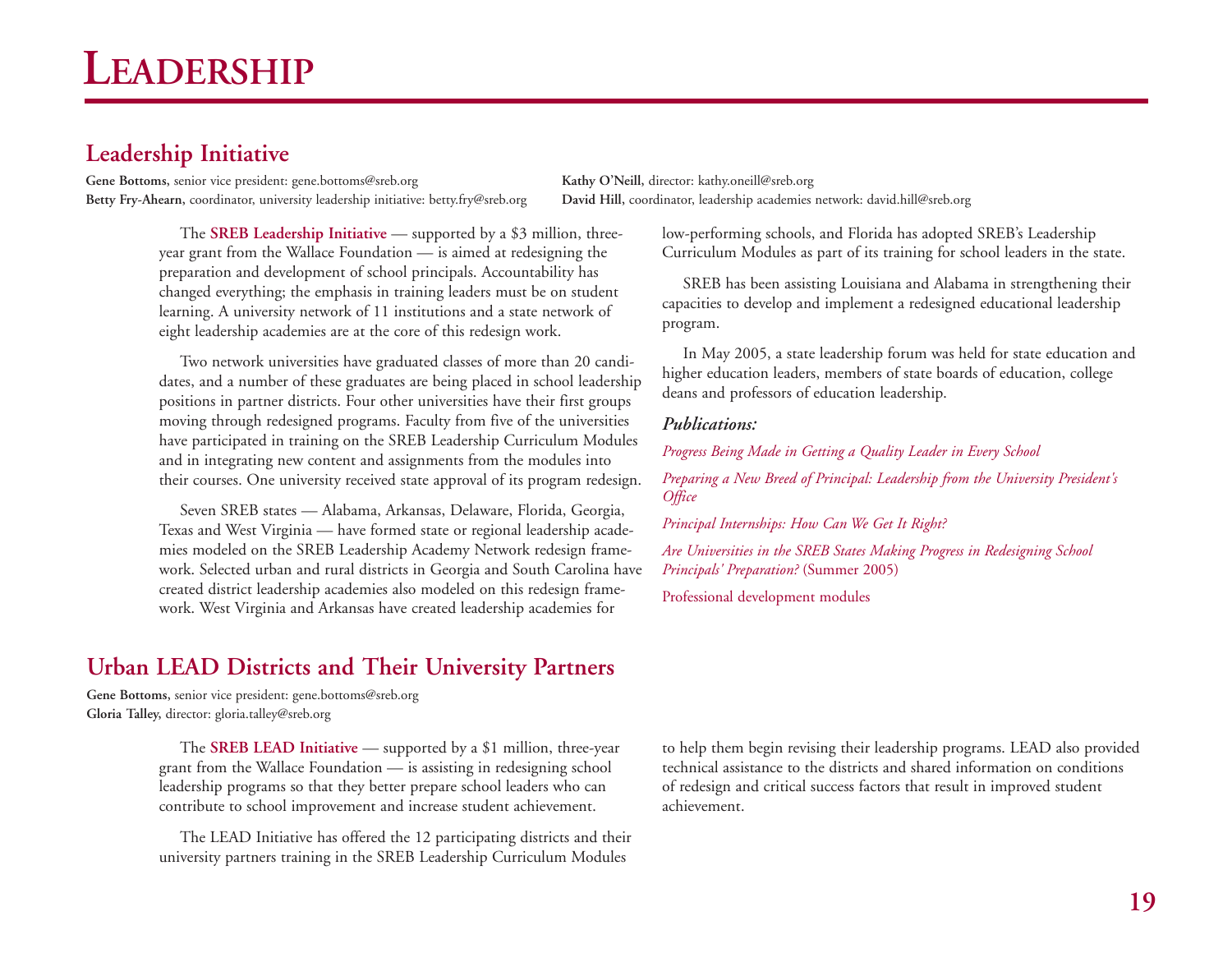# **REGIONAL CONTRACT PROGRAM AND ACADEMIC COMMON MARKET**

**Dawn Bristo,** staff associate: dawn.bristo@sreb.org

The **Regional Contract Program** enables states to share and reduce their costs for health-professions education and to postpone — or even avoid duplicating some of these programs. At the same time, it enables states to <sup>g</sup>ive their residents access to programs that are not available in their state. The Regional Contract Program, which began in the early years of the Southern Regional Education Board, is the model that other regional compacts in the United States have adopted or adapted.

Thanks to the SREB Contract Program, thousands of people in states without schools of dentistry, optometry, osteopathic medicine, podiatry and veterinary medicine have earned degrees at nationally recognized colleges and universities. Each year, more than 900 contract spaces are awarded to SREB states participating in the Contract Program.

The Regional Contract Program benefits states, students and participating institutions in several ways:

- States that contract for spaces through SREB's Regional Contract Program for their qualified residents avoid the expenses of new programs.
- Students who live in SREB states without certain health programs may be able to enroll in other states' programs.
- States and universities that reserve spaces for other states' students receive outstanding students and per student subsidies from students' home states. These fees are in addition to tuition and help maintain operations and strengthen programs.

The **Academic Common Market** has for more than 30 years been a winning plan for states, students and universities by allowing students from participating states to enroll in specialized graduate and undergraduate programs offered by institutions in other SREB states. The students pay in-state tuition and fees. States benefit because they can increase enrollments with qualified students from other states and can operate more efficiently, especially with these specialized programs that typically do not have large enrollments. States also benefit because they can avoid creating programs that are available to their residents through the Academic Common Market. More than 2,000 students are certified each year for the Academic Common Market, making its four-year enrollment equal to that of many universities.

The **Academic Common Market/***Electronic Campus* combines the tuition benefits of the Academic Common Market with the distancelearning capacity of the *Electronic Campus.* The program makes selected distance-learning degree programs available at in-state tuition rates. The Academic Common Market programs available on campuses in the 16 SREB states are available via the *Electronic Campus* and also can be found at the Academic Common Market Web site at www.sreb.org.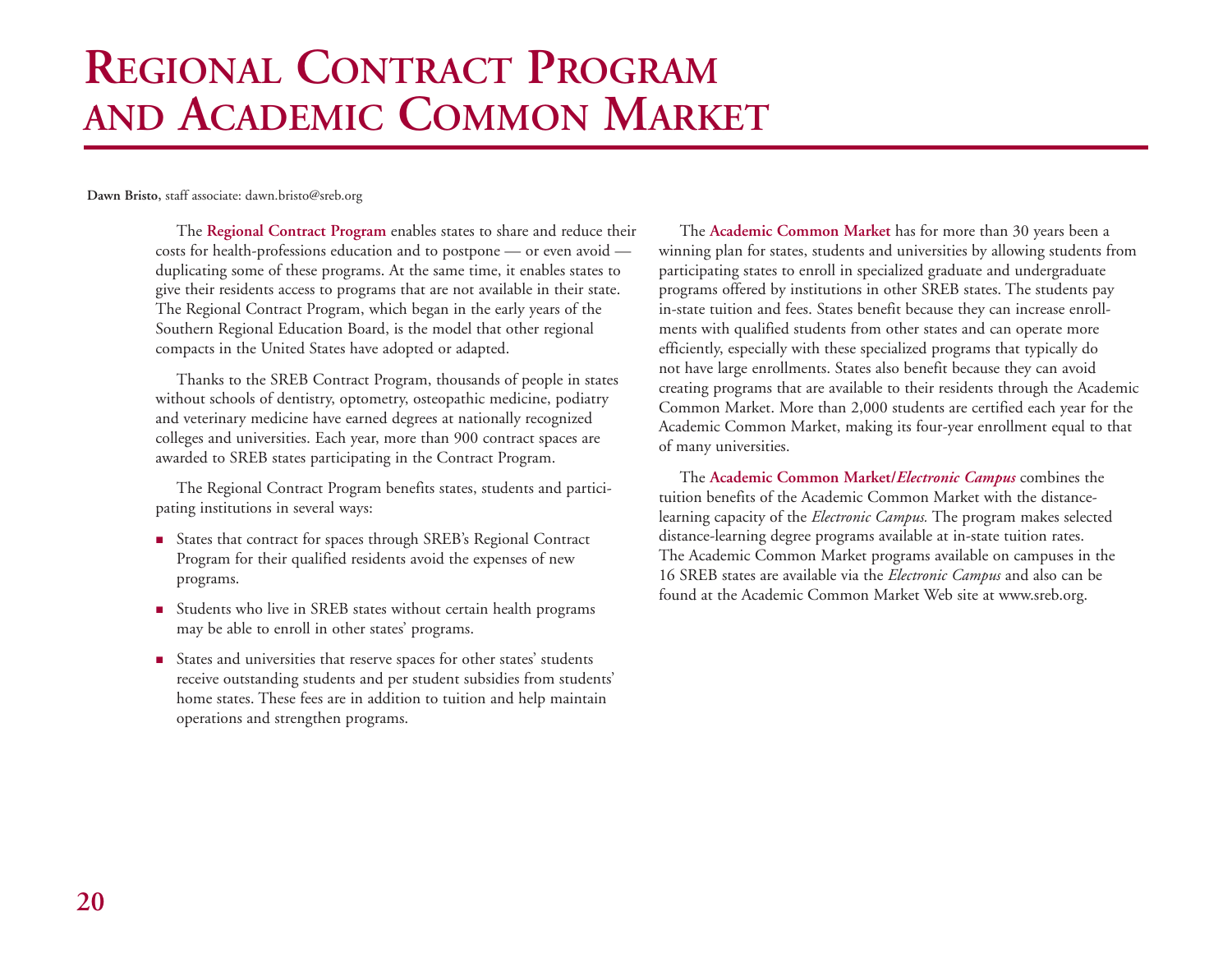# **COUNCIL ON COLLEGIATE EDUCATION FOR NURSING**

**Eula Aiken,** executive director: eula.aiken@sreb.org

The **SREB Council on Collegiate Education for Nursing** is the only regional organization for nurse educators in the nation that is affiliated with an interstate compact. It works to strengthen nursing education and nursing research in colleges and universities in SREB states.

All 16 SREB states continue to experience a major shortage of qualified nurse educators. The 2004 SREB regional survey confirmed the existing shortages and revealed shortages to be expected in the next decade as more faculty leave — whether because of career changes or retirement. The SREB Council on Collegiate Education for Nursing, in collaboration with SREB's *Electronic Campus,* has initiated a pilot project to help ease the faculty shortage in nursing education.

Five universities started a regional consortium to prepare nurse educators. The graduate nursing programs at these universities began offering online courses through SREB's *Electronic Campus* in the fall of 2004. The universities are Alcorn State University (Mississippi), Delta State University (Mississippi), Louisiana State University Health Sciences Center, University of Alabama at Birmingham and the University of Texas Health Science Center at San Antonio. Twelve graduate students enrolled in courses during the academic year.

Representatives from each of the SREB states and the District of Columbia attended the 2004 annual meeting in Atlanta. Its theme was "The Legal Kaleidoscope in Nursing Education." Nurse educators discussed some of the critical issues encountered in academic and clinical settings, including criminal background checks, violence in the workplace and multistate licensure.

The Council will continue to achieve its mission, in collaboration with the SREB *Electronic Campus,* through the:

- development of a portal for nursing education and an online curriculum to prepare educators. The online curriculum will build upon the expected competencies that were validated in the Council's earlier study.
- development of core Web-based courses for undergraduate programs. This is a method that may ease problems facing nursing education units in SREB states. An ad hoc committee, led by Linda C. Hodges (University of Arkansas for Medical Sciences), is developing a plan of action.
- development of online courses that help faculty to introduce genetic concepts in the nursing curriculum. An ad hoc committee, led by Sue Donaldson (professor at Johns Hopkins University), is exploring methods and strategies for implementation.

#### *Publications:*

#### *2004 SREB Survey Highlights and State-by-State Results*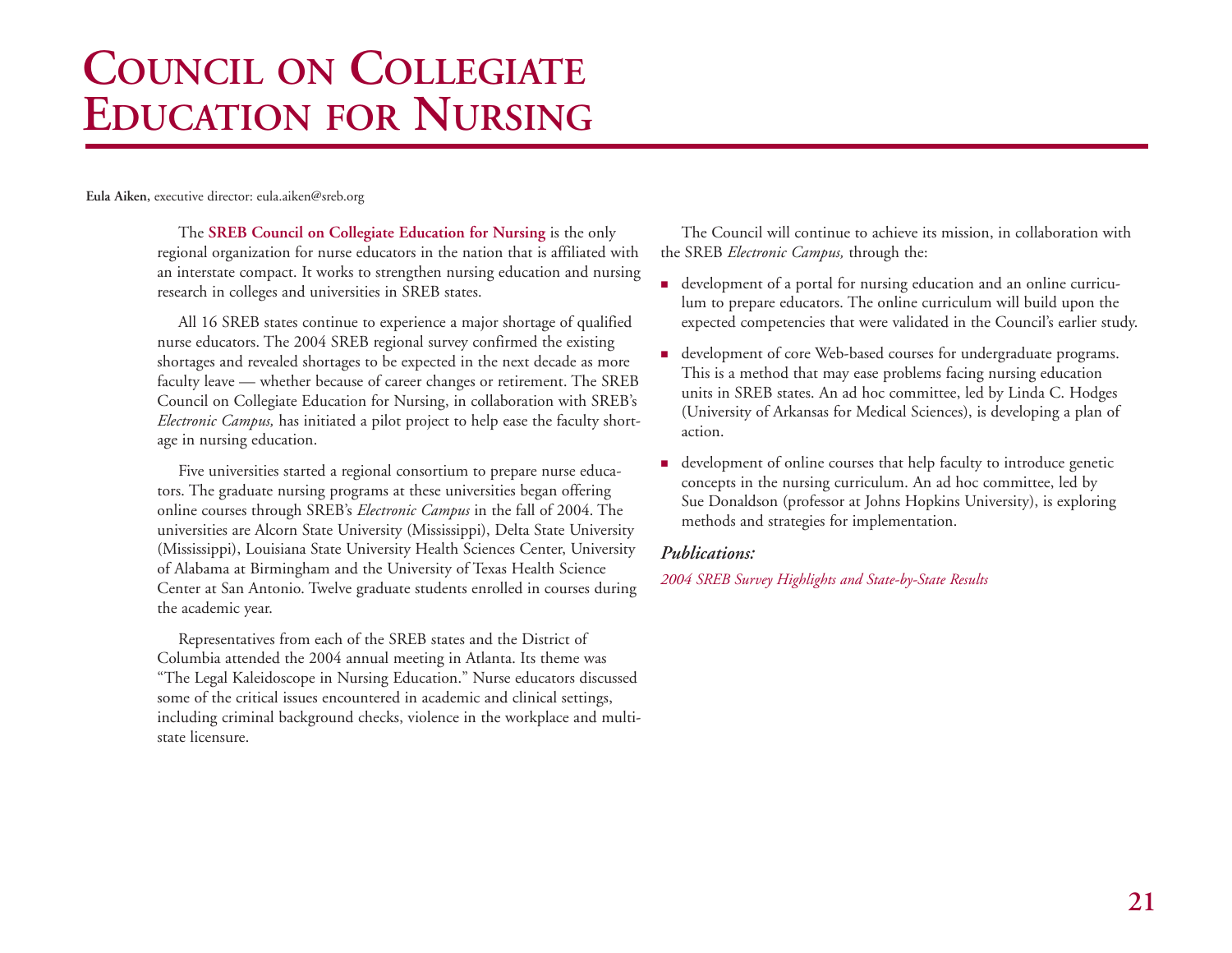# **MEMBERS OF THE BOARD**

Governor Kathleen Babineaux Blanco, *Chair* President Paul E. Stanton Jr., *Vice Chair* Representative Ronald P. Townsend, *Treasurer*

### **Alabama**

|            | Bob Riley, Governor                            | 2007 |
|------------|------------------------------------------------|------|
|            | Sandra Sims-deGraffenried, Executive Director, | 2007 |
|            | Alabama Association of School Boards           |      |
| $\ddagger$ | H. Mac Gipson Jr., State Representative        | 2005 |
|            | Edward R. Richardson, Interim President,       | 2004 |
|            | Auburn University                              |      |
|            | Charlie D. Waldrep,                            | 2006 |
|            | Vines & Waldrep, LLC                           |      |
|            |                                                |      |

### **Arkansas**

| $\ddagger$ | Mike Huckabee, <i>Governor</i>             | 2007 |
|------------|--------------------------------------------|------|
|            | Gilbert Baker, State Senator               | 2008 |
|            | JoNell Caldwell, Chair,                    | 2005 |
|            | State Board of Education                   |      |
|            | Lawrence A. Davis Jr., <i>Chancellor</i> , | 2007 |
|            | University of Arkansas at Pine Bluff       |      |
|            | Jodie Mahony, State Representative         | 2006 |
|            |                                            |      |

### **Delaware**

|       | Ruth Ann Minner, Governor                   | 2009 |
|-------|---------------------------------------------|------|
|       | Patrick E. Savini, Superintendent,          | 2008 |
|       | Sussex Technical School District            |      |
|       | David P. Sokola, State Senator              | 2006 |
|       | Robert G. Sutton, Senior Vice President,    | 2007 |
|       | <b>MBNA</b>                                 |      |
| $+ *$ | Valerie A. Woodruff, Secretary of Education | 2005 |
|       |                                             |      |

### **Florida**

|       | Jeb Bush, Governor                             | 2007 |
|-------|------------------------------------------------|------|
| $+ *$ | Rafael L. Arza, State Representative           | 2006 |
|       | Dorsey C. Miller Jr., Parkland                 | 2005 |
|       | Susan Sailor, Vice Principal,                  | 2007 |
|       | Keystone Heights Junior/Senior High School     |      |
| ÷     | John L. Winn, <i>Commissioner of Education</i> | 2008 |
|       |                                                |      |

# **Georgia**

|   | Sonny Perdue, Governor          | 2007 |
|---|---------------------------------|------|
|   | Michael F. Adams, President,    | 2007 |
|   | University of Georgia           |      |
| t | Jack Hill, State Senator        | 2006 |
| t | Thomas C. Meredith, Chancellor, | 2005 |
|   | University System of Georgia    |      |
|   | Sandra Chance Neal, Danville    | 2008 |

# **Kentucky**

| Ernie Fletcher, Governor                | 2007 |
|-----------------------------------------|------|
| Jon E. Draud, State Representative      | 2007 |
| Edward S. Ford Jr., Cynthiana           | 2006 |
| Joanne K. Glasser, <i>President</i> ,   | 2008 |
| Eastern Kentucky University             |      |
| Gene Wilhoit, Commissioner of Education | 2005 |
|                                         |      |

# **Louisiana**

| Kathleen Babineaux Blanco, Governor       | 2008 |
|-------------------------------------------|------|
| Sally Clausen, President,                 | 2006 |
| University of Louisiana System            |      |
| Cecil J. Picard, State Superintendent of  | 2007 |
| Education                                 |      |
| E. Joseph Savoie, Commissioner of Higher  | 2008 |
| Education                                 |      |
| Francis C. Thompson, State Representative | 2005 |
|                                           |      |

# **Maryland**

|       | Robert L. Ehrlich Jr., Governor        | 2007 |
|-------|----------------------------------------|------|
|       | Calvin W. Burnett, Secretary of Higher | 2005 |
|       | Education                              |      |
| $+ *$ | Henry B. Heller, State Delegate        | 2007 |
|       | William E. Kirwan, Chancellor,         | 2008 |
|       | University System of Maryland          |      |
|       | Vacancy                                | 2006 |
|       |                                        |      |

## **Mississippi**

|       | Haley Barbour, Governor                       | 2008 |
|-------|-----------------------------------------------|------|
|       | Charles W. Capps Jr., State Representative    | 2004 |
| $+ *$ | Henry L. Johnson, State Superintendent of     | 2007 |
|       | Education                                     |      |
|       | Andrew P. Mullins Jr., Executive Assistant to | 2005 |
|       | the Chancellor, University of Mississippi     |      |
|       | Vivian Taylor, Director of Teacher Education  | 2006 |
|       | and Professor, Jackson State University       |      |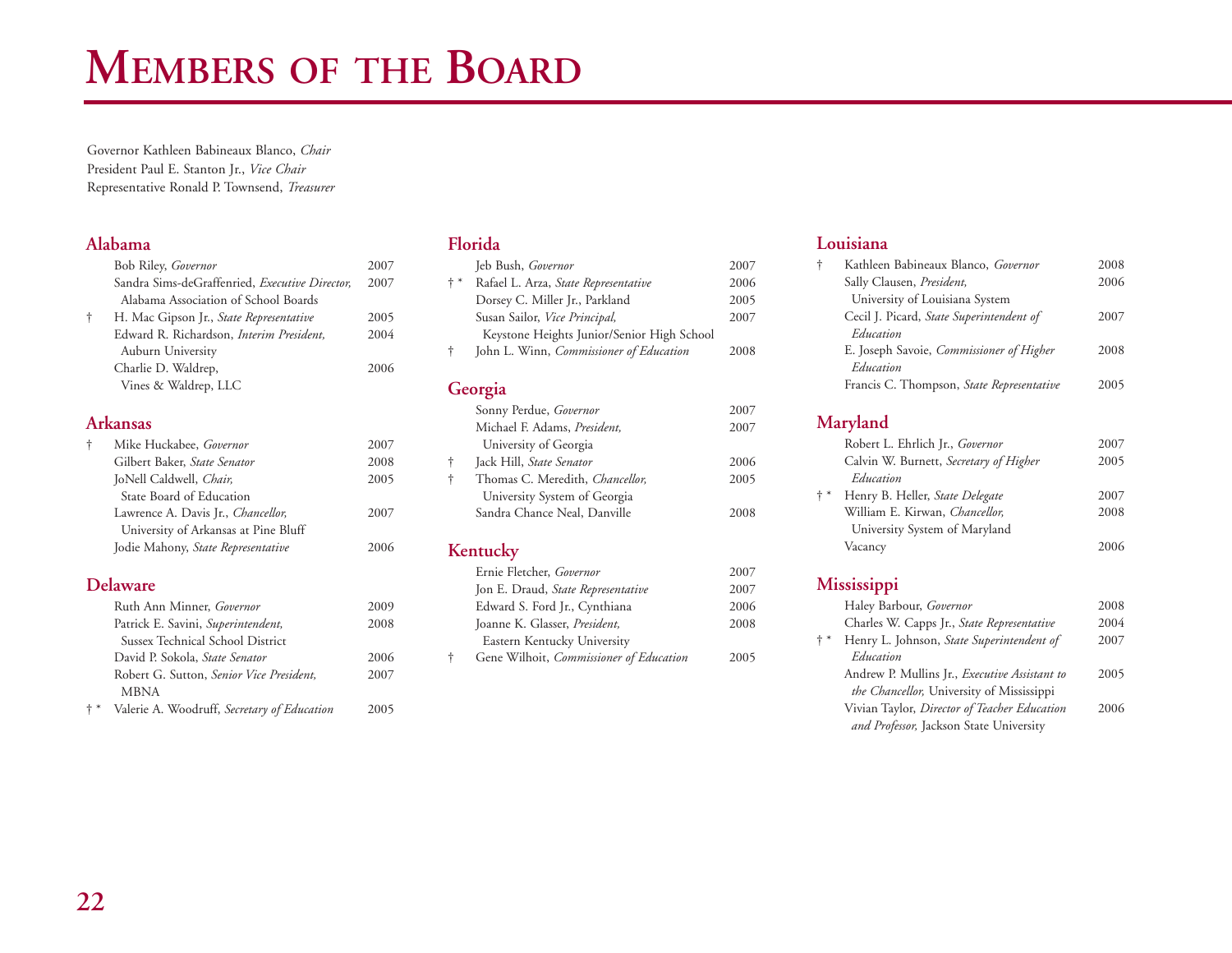# **North Carolina**

|   | Michael F. Easley, Governor             | 2009 |
|---|-----------------------------------------|------|
|   | Walter H. Dalton, State Senator         | 2008 |
| ÷ | Howard N. Lee, Chairman,                | 2007 |
|   | State Board of Education                |      |
|   | William R. McNeal, Superintendent,      | 2006 |
|   | Wake County Public School System        |      |
|   | Douglas Y. Yongue, State Representative | 2005 |
|   |                                         |      |

# **Oklahoma**

| Brad Henry, Governor                       | 2007 |
|--------------------------------------------|------|
| Judith Coe, Dean, College of Education,    | 2005 |
| University of Central Oklahoma             |      |
| Nelda Jo Kirk, Deputy Chief of Staff       | 2008 |
| for Administration, Office of the Governor |      |
| Susan Paddack, State Senator               | 2006 |
| M. Susan Savage, Secretary of State        | 2007 |

# **South Carolina**

|       | Mark Sanford, Governor                                     | 2007 |
|-------|------------------------------------------------------------|------|
|       | Ronald R. Ingle, <i>President</i> ,                        | 2004 |
|       | Coastal Carolina University                                |      |
|       | Nikki G. Setzler, State Senator                            | 2005 |
|       | Inez Moore Tenenbaum, State Superintendent<br>of Education | 2006 |
| $+ *$ | Ronald P. Townsend, State Representative                   | 2007 |

### **Tennessee**

|       | Phil Bredesen, Governor              | 2007 |
|-------|--------------------------------------|------|
|       | Stephen A. Cobb, Nashville           | 2007 |
|       | Lois M. DeBerry, Speaker Pro Tempore | 2006 |
|       | of the House                         |      |
| $+$ * | Paul E. Stanton Jr., President,      | 2005 |
|       | East Tennessee State University      |      |
| ÷.    | Andy Womack, Murfreesboro            | 2008 |
|       |                                      |      |

#### **Texas**

|   | Rick Perry, Governor                         | 2007 |
|---|----------------------------------------------|------|
|   | Dianne White Delisi, State Representative    | 2007 |
|   | Kent Grusendorf, State Representative        | 2008 |
| ÷ | Shirley J. Neeley, Commissioner of Education | 2006 |
|   | Florence Shapiro, State Senator              | 2005 |
|   |                                              |      |

## **Virginia**

|   | Mark R. Warner, Governor                  | 2006 |
|---|-------------------------------------------|------|
| ÷ | John H. Chichester, President Pro Tempore | 2006 |
|   | of the Senate                             |      |
|   | Mark E. Emblidge, Executive Director,     | 2008 |
|   | The Literacy Institute,                   |      |
|   | Virginia Commonwealth University          |      |
|   | Demaris H. Miller, McLean                 | 2005 |
|   | Kirk T. Schroder, Schroder-Fidlow, PLC    | 2007 |
|   |                                           |      |

### **West Virginia**

|            | Joe Manchin III, Governor                | 2009 |
|------------|------------------------------------------|------|
|            | Thomas Campbell, State Delegate          | 2005 |
|            | Jay Cole, Deputy Secretary for Education | 2008 |
|            | and the Arts                             |      |
| $\ddagger$ | Robert H. Plymale, State Senator         | 2006 |
|            | Roman W. Prezioso Jr., State Senator     | 2007 |
|            |                                          |      |

† *Executive Committee member* — The Executive Committee has full power to act between Board meetings. It is composed of one Board member from each state and several from the region at large.

\* *Finance Committee member* — The Finance Committee, a subcommittee of the Executive Committee, prepares an annual budget and presents it and other financial policy matters to the Executive Committee.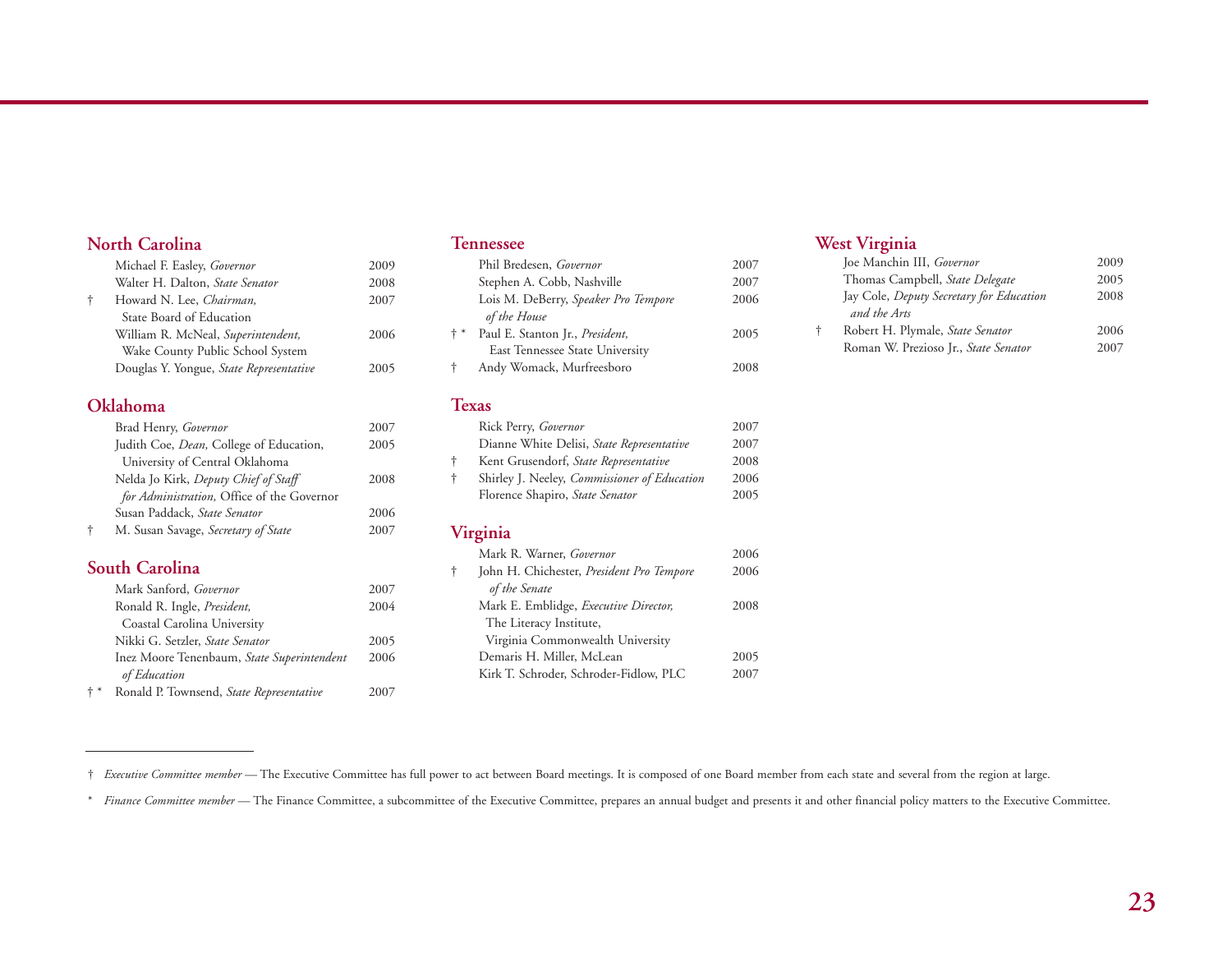# **LEGISLATIVE ADVISORY COUNCIL**

Representative Stephanie Ulbrich, *Chair* Senator Roman W. Prezioso Jr., *Vice Chair*

JD Alexander, *State Senator,* Lake Wales, Florida

James B. Argue Jr., *President Pro Tempore of the Senate,* Little Rock, Arkansas

Rafael L. Arza, *State Representative,* Hialeah, Florida

Gilbert Baker, *State Senator,* Conway, Arkansas

Joe Barrows, *State Representative,* Versailles, Kentucky

Debbie Blackburn, *State Representative,* Oklahoma City, Oklahoma

Hob Bryan, *State Senator,* Amory, Mississippi

L. Preston Bryant Jr., *State Delegate,* Lynchburg, Virginia

Charlotte Burks, *State Senator,* Monterey, Tennessee

Thomas Campbell, *State Delegate,* Lewisburg, West Virginia

Charles W. Capps Jr., *State Representative,* Cleveland, Mississippi

David S. Casas, *State Representative,* Lilburn, Georgia

John H. Chichester, *President Pro Tempore of the Senate,* Fredericksburg, Virginia

Brooks P. Coleman Jr., *State Representative,* Duluth, Georgia

Carl N. Crane, *State Representative,* Baton Rouge, Louisiana

Walter H. Dalton, *State Senator,* Rutherfordton, North Carolina

Eugene E. Davidson, *State Representative,* Adams, Tennessee

Lois M. DeBerry, *Speaker Pro Tempore of the House,* Memphis, Tennessee

Dianne White Delisi, *State Representative,* Temple, Texas

Larry D. Dixon, *State Senator,* Montgomery, Alabama

Jon Draud, *State Representative,* Edgewood, Kentucky

Vivian Davis Figures, *State Senator,* Mobile, Alabama

H. Mac Gipson Jr., *State Representative,* Prattville, Alabama

Jack Gordon, *State Senator,* Okolona, Mississippi

Kent Grusendorf, *State Representative,* Arlington, Texas

Brett Guthrie, *State Senator,* Bowling Green, Kentucky Franklin P. Hall, *State Delegate,*  Richmond, Virginia

Henry B. Heller, *State Delegate,* Silver Spring, Maryland

Jack Hill, *State Senator,* Reidsville, Georgia

Janet D. Howell, *State Senator,* Reston, Virginia

Evelyn J. Lynn, *State Senator,*  Ormond Beach, Florida

Jodie Mahony, *State Representative,* El Dorado, Arkansas

John W. Matthews Jr., *State Senator,* Bowman, South Carolina

Jeannie McDaniel, *State Representative,* Tulsa, Oklahoma

Dan Moody, *State Senator,* Alpharetta, Georgia

Susan Paddack, *State Senator,* Ada, Oklahoma

Joe H. Pickens, *State Representative,* Palatka, Florida

Robert H. Plymale, *State Senator,* Ceredo, West Virginia

Roman W. Prezioso Jr., *State Senator,* Fairmont, West Virginia

Jody Richards, *Speaker of the House,*  Bowling Green, Kentucky

Joe R. Salter, *Speaker of the House,*  Florien, Louisiana

Nikki G. Setzler, *State Senator,* West Columbia, South Carolina

Florence Shapiro, *State Senator,* Addison, Texas

David P. Sokola, *State Senator,* Newark, Delaware

Barbara Staggs, *State Representative,* Muskogee, Oklahoma

Gerald J. Theunissen, *State Senator,* Jennings, Louisiana

Francis C. Thompson, *State Representative,* Delhi, Louisiana

Ronald P. Townsend, *State Representative,* Anderson, South Carolina

Stephanie A. Ulbrich, *State Representative,* Newark, Delaware

Jack Westwood, *State Senator,* Crescent Springs, Kentucky

Kathleen Wilcoxson, *State Senator,* Oklahoma City, Oklahoma

Douglas Y. Yongue, *State Representative,* Laurinburg, North Carolina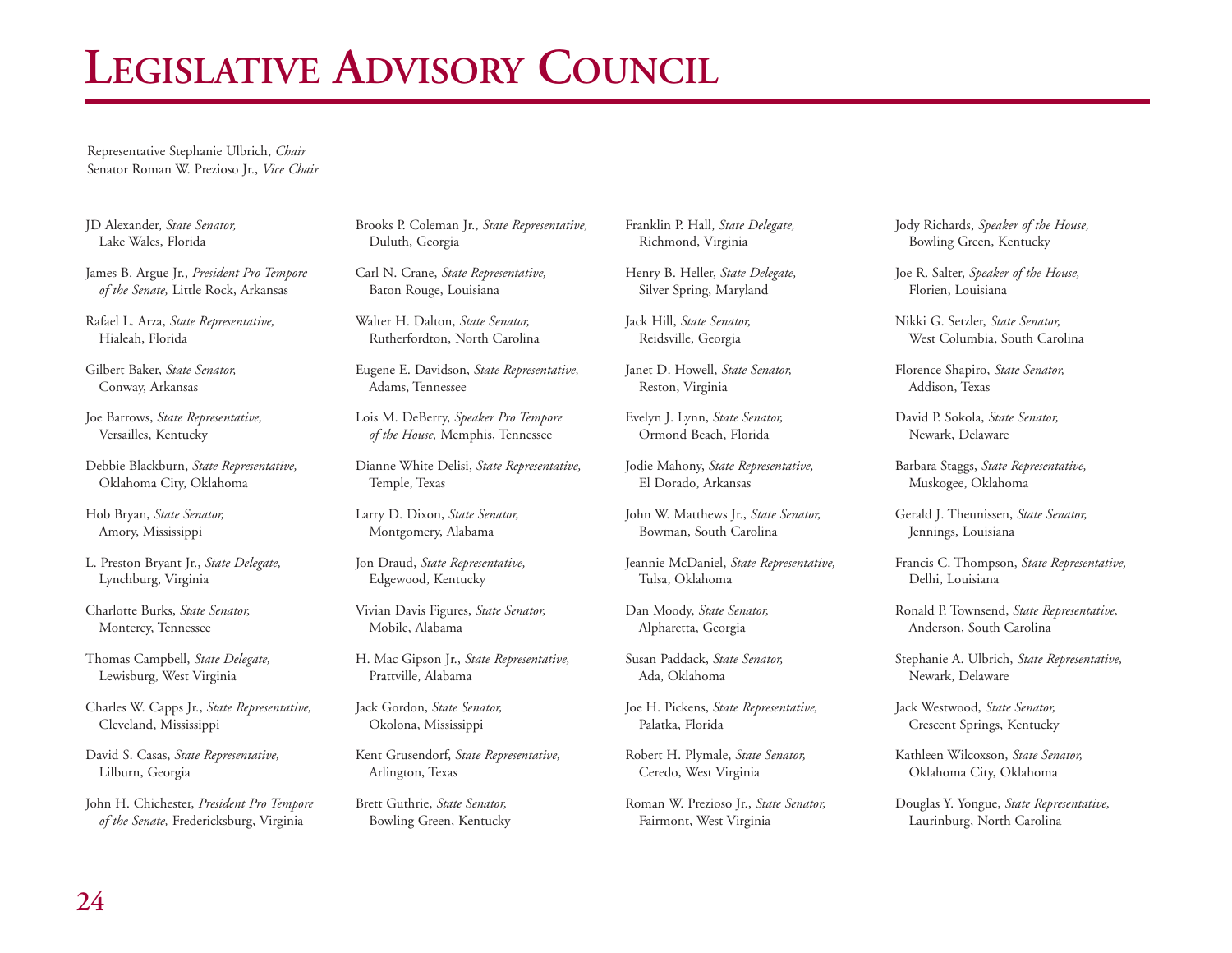# **SREB STAFF**

#### Mark Musick, *President*

- Ansley A. Abraham, *Director,* Doctoral Scholars Program
- Judy Aderhold, *Administrative Assistant,* Comprehensive School Reform/Assessment
- Eula Aiken, *Nursing Programs Director* and *Executive Director,* SREB Council on Collegiate Education for Nursing
- Ivy Alford, *Director,* State Services for School Improvement

Eric Amy, *Information Technology Assistant*

- Donnea Anderson, *Administrative Assistant, High Schools That Work*
- Beth Andrews, *Assistant to the Senior Vice President,* School Improvement and Leadership
- James Ashby, *Mailroom Office Clerk*
- Tricia Avery, *Director,* Human Resources

Katie Banks, *Receptionist*

- Bob Belle, *Director,* SREB-AGEP Doctoral Scholars Program
- Angela Birkes, *Associate Director,* Adult Learning Campaign
- Barbara Bohanon, *Assistant to the Director of Finance and Facilities*
- Gene Bottoms, *Senior Vice President*
- Aaron Boyd, *Research Assistant, High Schools That Work*
- Tom Bradbury, *Vice President,* Communications
- Dawn Bristo, *Staff Associate for Regional Contract Programs*

Kevin Burr, *School Improvement Consultant, High Schools That Work*

- Kathleen Carpenter, *Research Associate, Special Consultant for Mathematics*
- Leslie Carson, *School Improvement Consultant,* Urban Initiatives
- Jenn Carter, *Graphic Designer/Editorial Assistant*
- Bruce Chaloux, *Director, Electronic Campus*
- Barbara Channell, *Account Manager,* Accounting
- James Clark, *Special Assistant to the Senior Vice President,* School Improvement and Leadership
- Lynn M. Cornett, *Senior Vice President*
- Rebecca Daugherty, *Research Associate,* Educational Policies
- Sonya Devereaux, *Administrative Assistant,* Professional Development
- Alicia Diaz, *Research Associate,* Educational Policies
- Tony Dobbins, *Project Manager, High Schools That Work* Contracted Services
- Linda Dove, *Director,* Urban Initiatives
- Matt Dutton, *Information Technology Assistant*
- Anne Edison, *School Improvement Consultant,* Comprehensive School Reform and Urban Initiatives
- Pamela English, *Administrative Assistant,* Urban Initiatives
- Toni Eubank, *Director, Making Middle Grades Work*
- Deborah Fite, *Director of Professional Development*
- Crystal Flowers, *Administrative Assistant,* Leadership Initiative
- Susan Fowler, *Assistant to the Senior Vice President,* Educational Policies
- Betty Fry-Ahearn, *Coordinator,* University Leadership Initiative
- Gale F. Gaines, *Director,* Legislative Services
- Vinicius Gates-Reeves, *Administrative Assistant,* Doctoral Scholars Program
- Leonard Gatungo, *Administrative Assistant,* Consortium for Secondary Schools Comprehensive Reform
- Susan Gottfried, *School Improvement Consultant, High Schools That Work*
- Dianne Griffin, *Staff Associate,* Educational Technology
- Debbie Hall, *School Improvement Consultant,* Urban Initiatives
- Lingling Han, *Director of Data Analysis and Management for School Improvement*
- Betty Harbin, *School Improvement Consultant, High Schools That Work*
- Carolyn Helm, *Director,* Project Lead the Way, Pre-engineering Curriculum Project
- Susan Henson, *Director,* Technical Assistance and State Liaison, *High Schools That Work*
- David Hill, *Coordinator,* State Leadership Academy Network
- Linda Holly, *State Services Associate*
- Walt Jacobs, *Senior Consultant,* Doctoral Scholars Program
- Andrea Jacobson, *Research Associate,* Leadership Initiative
- Shannon Johnson, *Publications Coordinator*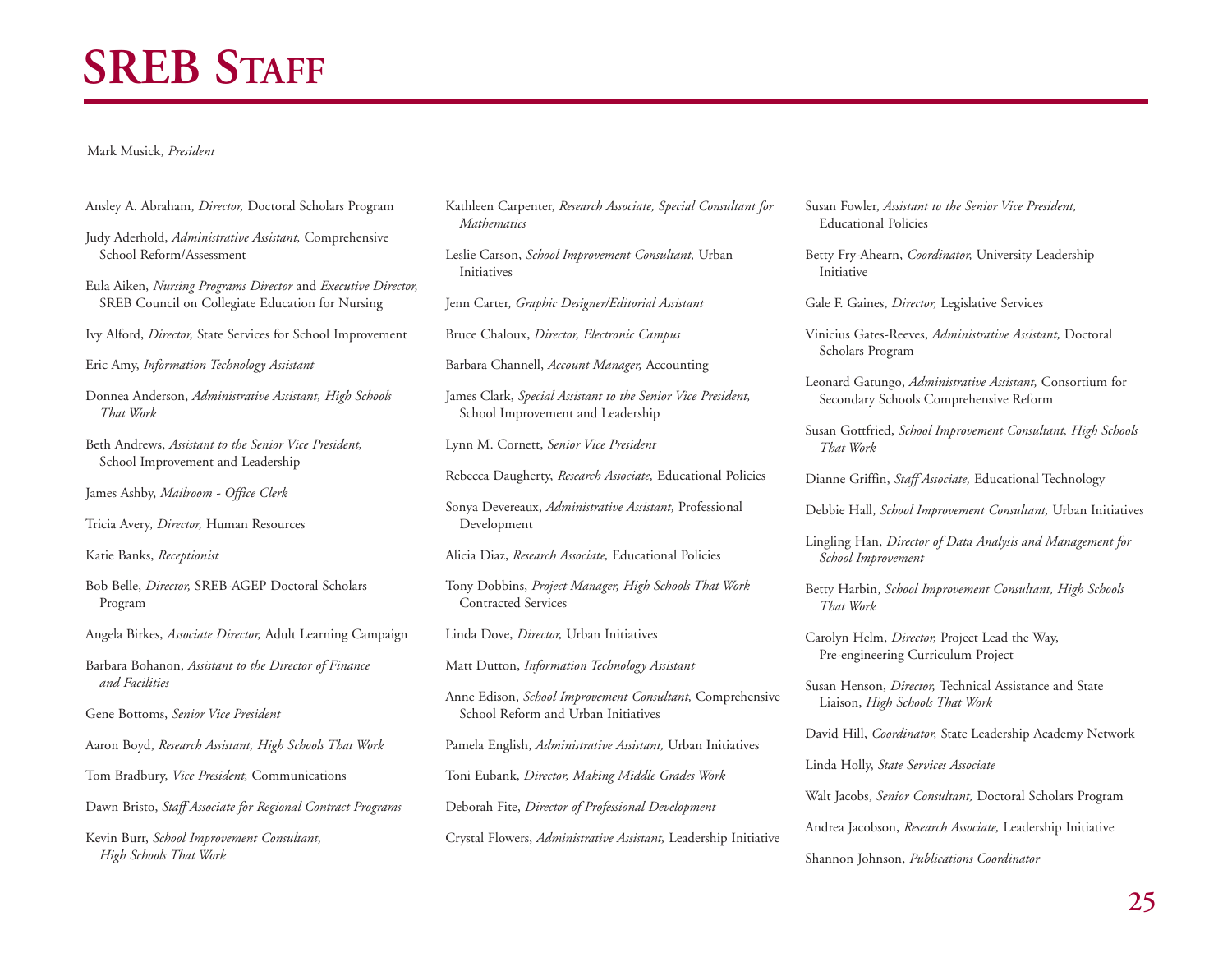# **SREB STAFF** (CONTINUED)

- Anna Johnston, *Staff Development Assistant, High Schools That Work*
- Frank Johnston, *Information Technology Assistant*
- Ihuoma Johnston, *Administrative Assistant, Electronic Campus*, Adult Learning Campaign
- Lisa Johnston, *Editor,* SREB

Leticia Jones, *Production Manager*

- Gary Keller, *School Improvement Consultant, High Schools That Work*
- Fay Kline, *School Improvement Consultant, High Schools That Work*
- Melissa Koran, *Program Accounting and Institute Coordinator,* Doctoral Scholars Program
- J.J. Kwashnak, *Director,* Information Technology
- Mary Larson, *Associate Director, Electronic Campus*

Joan Lord, *Director of Educational Policies*

- Marie Loverde, *Research Assistant,* Education Data Services
- Joseph L. Marks, *Director,* Education Data Services
- John Marsh, *Editor/Writer for School Improvement*
- Kenneth Mason, *School Improvement Consultant,* Urban Initiatives and Project Lead The Way

JB Mathews, *Senior Technology Policy Adviser*

- Catherine McGahan, *Director,* Assessment for High Schools and Middle Grades
- Kathleen McNally, *Director,* State Services for High School Improvement

Barbara Moore, *Associate Director, Making Middle Grades Work*

- Bob Moore, *School Improvement Consultant,* Urban Initiatives
- Renee Murray, *School Improvement Consultant, High Schools That Work*
- Mary Myers, *Director of Publications for School Improvement*

Kathy O'Neill, *Director,* SREB Leadership Initiative

- Robbie Ouzts, *Student Services Coordinator,* Doctoral Scholars Program
- Rose Partridge, *Receptionist*
- Alice E. Presson, *Special Research Projects,* School Improvement
- Leigh Ann Putman, *School Improvement Consultant, Making Middle Grades Work* and Comprehensive School Reform
- Rhenida Rennie, *Director of Conference and State Professional Development Services*
- Samantha Rife, *Junior Accountant*
- Traci Rylands, *Writer/Editor, High Schools That Work*
- Heather Sass, *School Improvement Consultant, High Schools That Work*
- Melissa Seehafer, *Educational Technology Assistant*
- Anne Simmons, *School Improvement Consultant,* Urban Initiatives
- Susan Smith, *Office Services Coordinator*
- Russell Steel, *Director,* Finance and Facilities
- Jinan Sumler, *School Improvement Consultant, High Schools That Work*
- John Swisshelm, *Information Technology Assistant*
- Gloria Talley, *Director,* LEAD Initiative

Joyce Tallman, *Assistant to the President*

- William R. Thomas, *Director,* Educational Technology
- Robin Wade, *Research Associate,* Educational Policies
- Tammy Walton, *HR Administrator,* Human Resources
- Scott Warren, *Director, High Schools That Work* Contracted Services
- June Pullen Weis, *Research Associate,* Educational Technology
- Dorothy Whisenhunt, *Administrative Assistant,* LEAD/Leadership Initiative
- Allison Yasitis, *Research Associate, High Schools That Work*
- Marna Young, *Director of Research for School Improvement*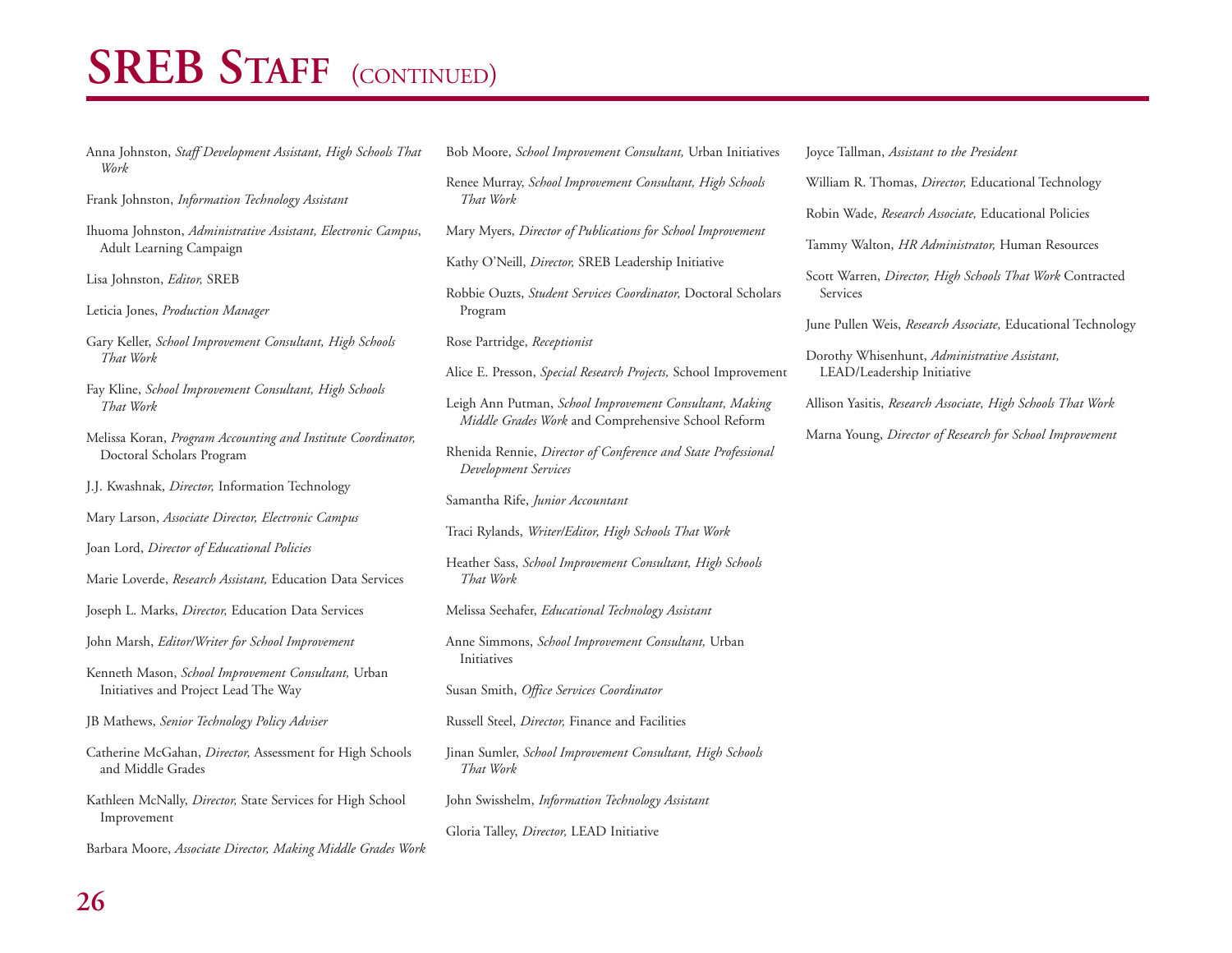# **SREB GRATEFULLY ACKNOWLEDGES SUPPORT FROM:**

| ACT, Inc.                              | National Institutes of Health                   |
|----------------------------------------|-------------------------------------------------|
| Alfred P. Sloan Foundation             | National Science Foundation                     |
| <b>BellSouth Education Foundation</b>  | North Carolina Department of Public Instruction |
| Carnegie Foundation of New York        | Project Lead The Way                            |
| <b>Charles Stewart Mott Foundation</b> | SouthEastern Regional Vision for Education      |
| Council of State Governments           | The College Board                               |
| Johns Hopkins University               | The Goldman Sachs Foundation                    |
| Joseph B. Whitehead Foundation         | The Philadelphia Foundation - Wright-Hayre Fund |
| Lamar Plunkett Family                  | The Wachovia Foundation                         |
| League for Innovation                  | U.S. Department of Education                    |
| Lumina Foundation for Education        | Wallace Foundation                              |

Each year, the Southern Regional Education Board is audited by an independent auditor. The audit report is mailed to Board members and made available to others.

To receive a copy of the audit report, please write:

Russell M. Steel Jr. Director of Finance and Facilities Southern Regional Education Board 592 10th St. N.W. Atlanta, GA 30318-5776

Or call (404) 875-9211, Ext. 257.